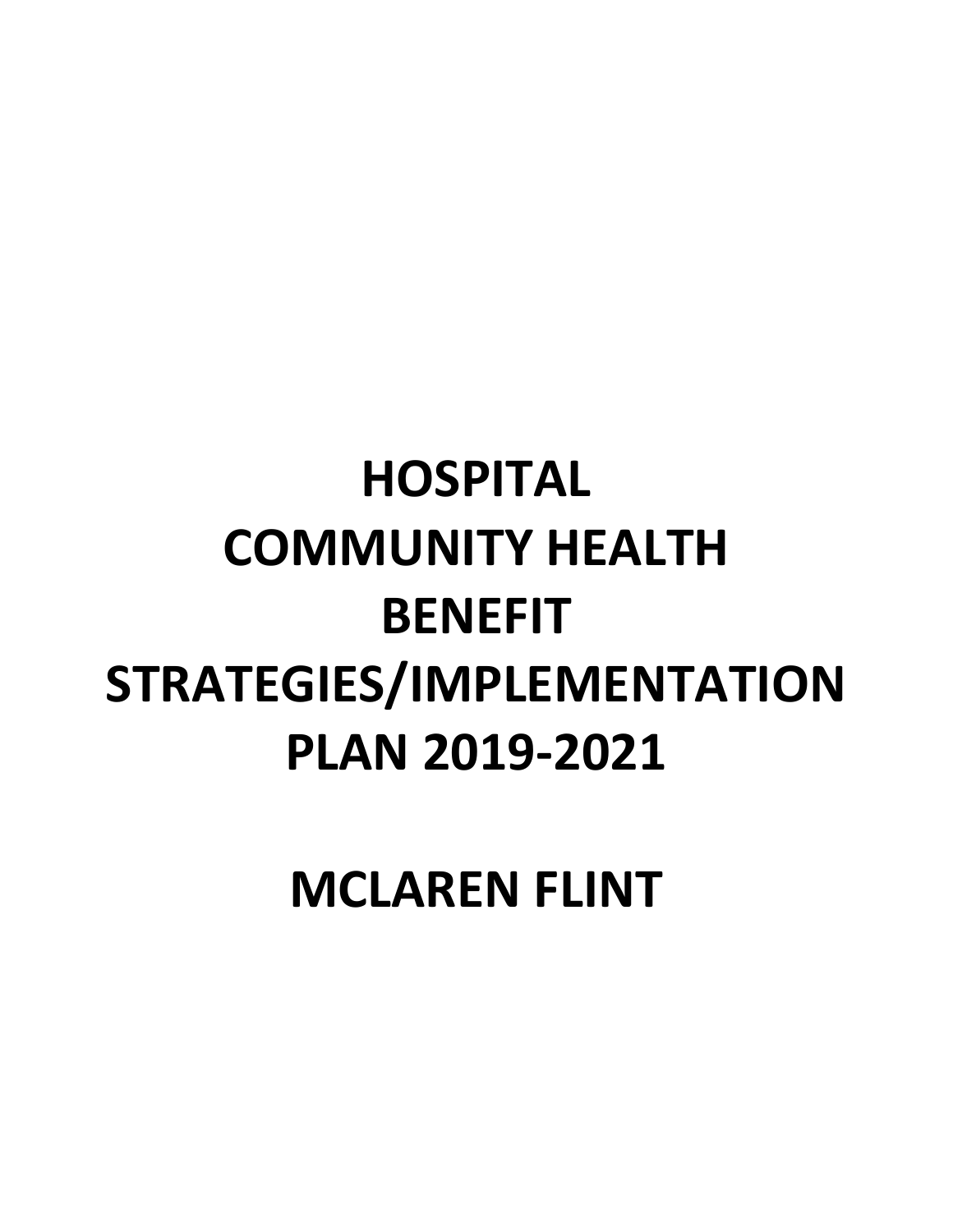## **Priority Health Need:** Social Determinants of Health (SDOH)

Long Term Goal: Increase public safety and community engagement and reduce blight in neighborhoods in the University Corridor and College Cultural Neighborhood in Flint.

| <b>Strategy</b>                                                                   | <b>Activities</b>                                                                                                                                                                                                                                                                                                                                                                                                                                                                                                                                | <b>Resources</b>                                                                                       | <b>Collaborations</b>                                                              | Impact                                                                                                                                                                                                                                                                                                                                                                  | <b>Potential</b>                                                                                                                                                                                                                                                                                                             |
|-----------------------------------------------------------------------------------|--------------------------------------------------------------------------------------------------------------------------------------------------------------------------------------------------------------------------------------------------------------------------------------------------------------------------------------------------------------------------------------------------------------------------------------------------------------------------------------------------------------------------------------------------|--------------------------------------------------------------------------------------------------------|------------------------------------------------------------------------------------|-------------------------------------------------------------------------------------------------------------------------------------------------------------------------------------------------------------------------------------------------------------------------------------------------------------------------------------------------------------------------|------------------------------------------------------------------------------------------------------------------------------------------------------------------------------------------------------------------------------------------------------------------------------------------------------------------------------|
|                                                                                   |                                                                                                                                                                                                                                                                                                                                                                                                                                                                                                                                                  |                                                                                                        |                                                                                    |                                                                                                                                                                                                                                                                                                                                                                         | <b>Measures</b>                                                                                                                                                                                                                                                                                                              |
| Provide resources<br>to maintain Flint<br><b>Urban Safety Corps</b><br>initiative | Through the Flint<br>Urban Safety<br>Corps, deploy 14<br>full and part-time<br>AmeriCorps<br>members to work<br>in the University<br>Corridor<br>neighborhood to<br>build capacity of<br>community watch<br>groups, radio<br>patrol groups, bike<br>watch groups,<br>organizing and<br>implementing<br>board-ups of<br>blighted buildings,<br>canvassing<br>neighborhoods<br>with relevant<br>information<br>related to safety<br>and environmental<br>enhancements.<br>Designate annual<br>funding to support<br>Urban Safety Corps<br>staffing | <b>Annual Funding</b><br>through McLaren<br>Flint<br>Urban Safety<br>Corps workers<br>United Way staff | United Way of<br>Genesee County;<br>AmeriCorps;<br>University of<br>Michigan-Flint | Reduction of crime<br>in targeted<br>neighborhoods;<br>Increase in<br>awareness and<br>knowledge of<br>residents about<br>crime prevention<br>and safety<br>measures;<br>Increase in<br>resident<br>collaboration and<br>engagement<br>around safety and<br>reduction of blight<br>in targeted<br>neighborhoods;<br>Reduction in blight<br>in targeted<br>neighborhoods | # of reported<br>crimes in targeted<br>neighborhoods, as<br>measured by<br>police reports;<br># of households<br>impacted by Urban<br>Safety staff<br># of neighborhood<br>initiatives<br>Implemented<br>around crime-<br>reduction and<br>prevention<br># of blighted<br>structures boarded<br>up, torn down or<br>improved |
|                                                                                   |                                                                                                                                                                                                                                                                                                                                                                                                                                                                                                                                                  |                                                                                                        |                                                                                    |                                                                                                                                                                                                                                                                                                                                                                         |                                                                                                                                                                                                                                                                                                                              |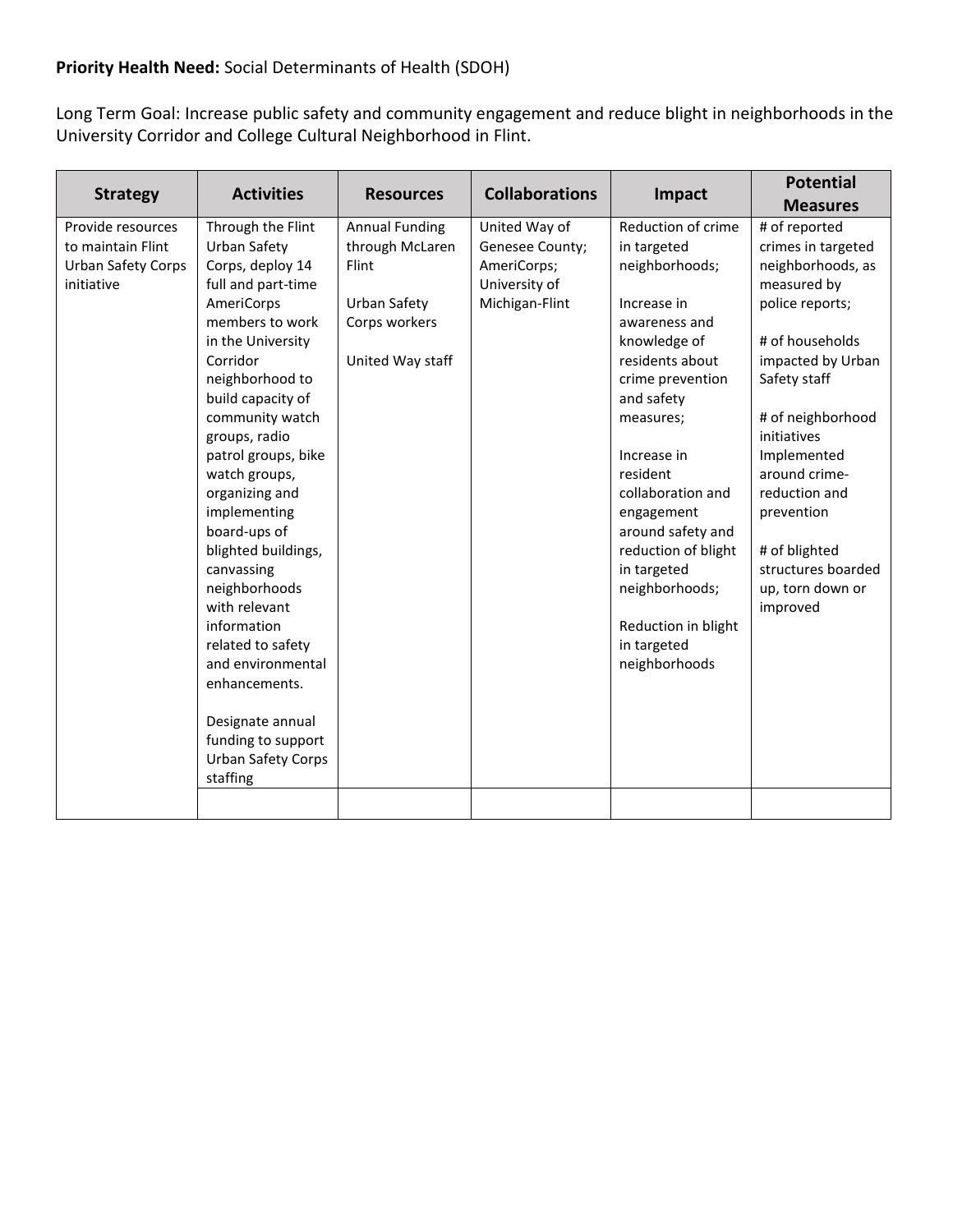### **Priority Health Need:** Social Determinants of Health (SDOH)

Long Term Goal: Provide vulnerable individuals with food insecurity in Genesee County access to healthy food resources and linkages to additional programs that can address related needs.

| <b>Strategy</b>                                                               | <b>Activities</b>                                                                                                                                                                                                                                                                                                                                                                                              | <b>Resources</b>                                                                                                                                                                                           | <b>Collaborations</b>                                                                                                                                       | Impact                                                                                                                                                                                                                                                                                                                                                                                       | <b>Potential</b><br><b>Measures</b>                                                                                                                                                                             |
|-------------------------------------------------------------------------------|----------------------------------------------------------------------------------------------------------------------------------------------------------------------------------------------------------------------------------------------------------------------------------------------------------------------------------------------------------------------------------------------------------------|------------------------------------------------------------------------------------------------------------------------------------------------------------------------------------------------------------|-------------------------------------------------------------------------------------------------------------------------------------------------------------|----------------------------------------------------------------------------------------------------------------------------------------------------------------------------------------------------------------------------------------------------------------------------------------------------------------------------------------------------------------------------------------------|-----------------------------------------------------------------------------------------------------------------------------------------------------------------------------------------------------------------|
| Provide food to the<br><b>Genesee County</b><br><b>Food Rescue</b><br>program | On a weekly basis<br>(every Friday<br>morning) food that<br>has been prepared<br>throughout the<br>week, in the<br><b>McLaren Flint</b><br>kitchens is picked<br>up by a<br>representative<br>from the New Life<br>Center for<br>distribution to<br>people in need of<br>food through their<br>soup kitchen and<br>food pantry, which<br>is open Tuesdays<br>and Thursdays and<br>located in<br>downtown Flint | Over-produced<br>food at McLaren<br><b>Flint Nutritional</b><br>Services<br><b>McLaren Flint</b><br>nutritional services<br>staff (daily food<br>preparation and<br>packaging)<br>New Life Center<br>staff | Genesee County<br><b>Food Rescue</b><br>Program<br>St. John Vianney<br>Catholic Church<br>Food Bank of<br>Eastern Michigan<br>St. Luke's New Life<br>Center | Increase quantity<br>of healthy food<br>and meals for<br>people with food<br>insecurity who are<br>served through the<br>New Life Center.<br>Increase capacity<br>of New Life Center<br>to serve more<br>people with food<br>insecurity.<br>Increase referrals<br>to other<br>community<br>resources for<br>people with food<br>insecurity who are<br>served through the<br>New Life Center. | # of People served<br>monthly through<br><b>Genesee County</b><br><b>Food Rescue</b><br>Program;<br># of people<br>referred to other<br>related community<br>resources through<br>St. Luke's New Life<br>Center |
| Harvest Food<br>Gathering                                                     | Organize and<br>execute food drive<br>among McLaren<br>Flint employees;<br>collect food<br>donations and<br>coordinate with<br>Food Bank of<br>Eastern Michigan<br>to pick up and<br>distribute food<br>items                                                                                                                                                                                                  | Food donations<br>from McLaren Flint<br>employees<br><b>McLaren Flint</b><br>Nutritional<br>Services staff<br>Food Bank of<br>Eastern Michigan<br>transportation and<br>distribution<br>services           | Food Bank of<br>Eastern Michigan<br>Michigan Health<br>and Hospital<br>Association                                                                          | Food provision to<br>those in need, as<br>distributed<br>through the Food<br><b>Bank of Eastern</b><br>Michigan.                                                                                                                                                                                                                                                                             | Pounds of food<br>donated<br># of people served                                                                                                                                                                 |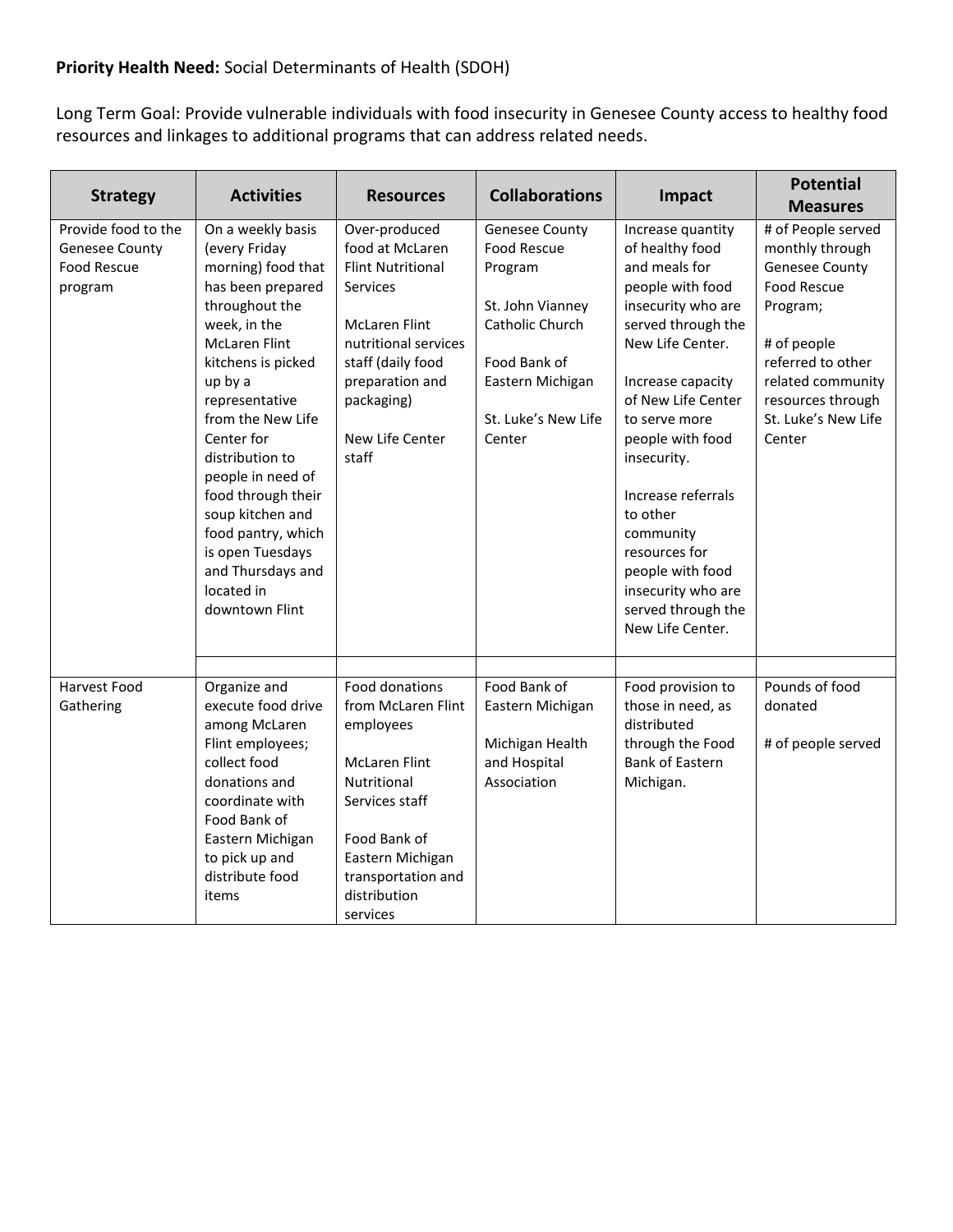### **Priority Health Need:** Social Determinants of Health

Long Term Goal: To identify and address SDOH barriers that impact medical care and recovery for patients discharged to Skilled Nursing Facilities (SNIF) with goal of resource provision and reduction in hospital readmissions.

| <b>Strategy</b>                          | <b>Activities</b>                 | <b>Resources</b>                    | <b>Collaborations</b>                    | Impact                                  | <b>Potential</b>                 |
|------------------------------------------|-----------------------------------|-------------------------------------|------------------------------------------|-----------------------------------------|----------------------------------|
|                                          |                                   |                                     |                                          |                                         | <b>Measures</b>                  |
| Screen patients<br>being discharged      | Case Management<br>meets with all | Case Management<br>staff at McLaren | Genesee County<br><b>Skilled Nursing</b> | Improved care and<br>resource           | # of people<br>screened/referred |
|                                          |                                   | Flint                               | <b>Facilities</b>                        | connection for                          |                                  |
| to Skilled Nursing                       | patients prior to                 |                                     |                                          |                                         |                                  |
| Facilities (SNIF)                        | discharge to SNIF,                |                                     |                                          | patients                                | Reduction in                     |
| using SDOH tool<br>and share results     | completes SDOH                    | SDOH screening<br>tool              | McLaren Physician<br>Partners            | discharged to<br><b>Skilled Nursing</b> | hospital<br>readmissions from    |
| with SNIF to                             | screening and<br>shares screening |                                     |                                          | Facilities.                             | patients                         |
| address patient                          | results/outcomes                  | <b>Skilled Nursing</b>              |                                          |                                         |                                  |
|                                          | with appropriate                  | <b>Facilities in</b>                |                                          | Reduction in                            | discharged to SNIF               |
| needs, with goal of<br>reducing hospital | SNIF to enhance                   | <b>Genesee County</b>               |                                          | hospital                                |                                  |
| readmission.                             | awareness of                      |                                     |                                          | readmission for                         |                                  |
|                                          | patient needs and                 | McLaren Physician                   |                                          | patients referred                       |                                  |
|                                          | resource                          | Partners case                       |                                          | to SNIF                                 |                                  |
|                                          | connections, to                   | managers                            |                                          |                                         |                                  |
|                                          | promote                           |                                     |                                          |                                         |                                  |
|                                          | continuum of care                 |                                     |                                          |                                         |                                  |
|                                          | and reduction of                  |                                     |                                          |                                         |                                  |
|                                          | hospital                          |                                     |                                          |                                         |                                  |
|                                          | readmission for                   |                                     |                                          |                                         |                                  |
|                                          | patients                          |                                     |                                          |                                         |                                  |
|                                          |                                   |                                     |                                          |                                         |                                  |
|                                          | Case Mgt. provides                |                                     |                                          |                                         |                                  |
|                                          | daily list of                     |                                     |                                          |                                         |                                  |
|                                          | patients whose                    |                                     |                                          |                                         |                                  |
|                                          | physicians are part               |                                     |                                          |                                         |                                  |
|                                          | of McLaren                        |                                     |                                          |                                         |                                  |
|                                          | <b>Physician Partners</b>         |                                     |                                          |                                         |                                  |
|                                          | to MPP case                       |                                     |                                          |                                         |                                  |
|                                          | managers, with                    |                                     |                                          |                                         |                                  |
|                                          | SDOH screening                    |                                     |                                          |                                         |                                  |
|                                          | results, for case                 |                                     |                                          |                                         |                                  |
|                                          | managers to utilize               |                                     |                                          |                                         |                                  |
|                                          | in additional                     |                                     |                                          |                                         |                                  |
|                                          | follow-up with the                |                                     |                                          |                                         |                                  |
|                                          | appropriate SNIF                  |                                     |                                          |                                         |                                  |
|                                          | for each patient.                 |                                     |                                          |                                         |                                  |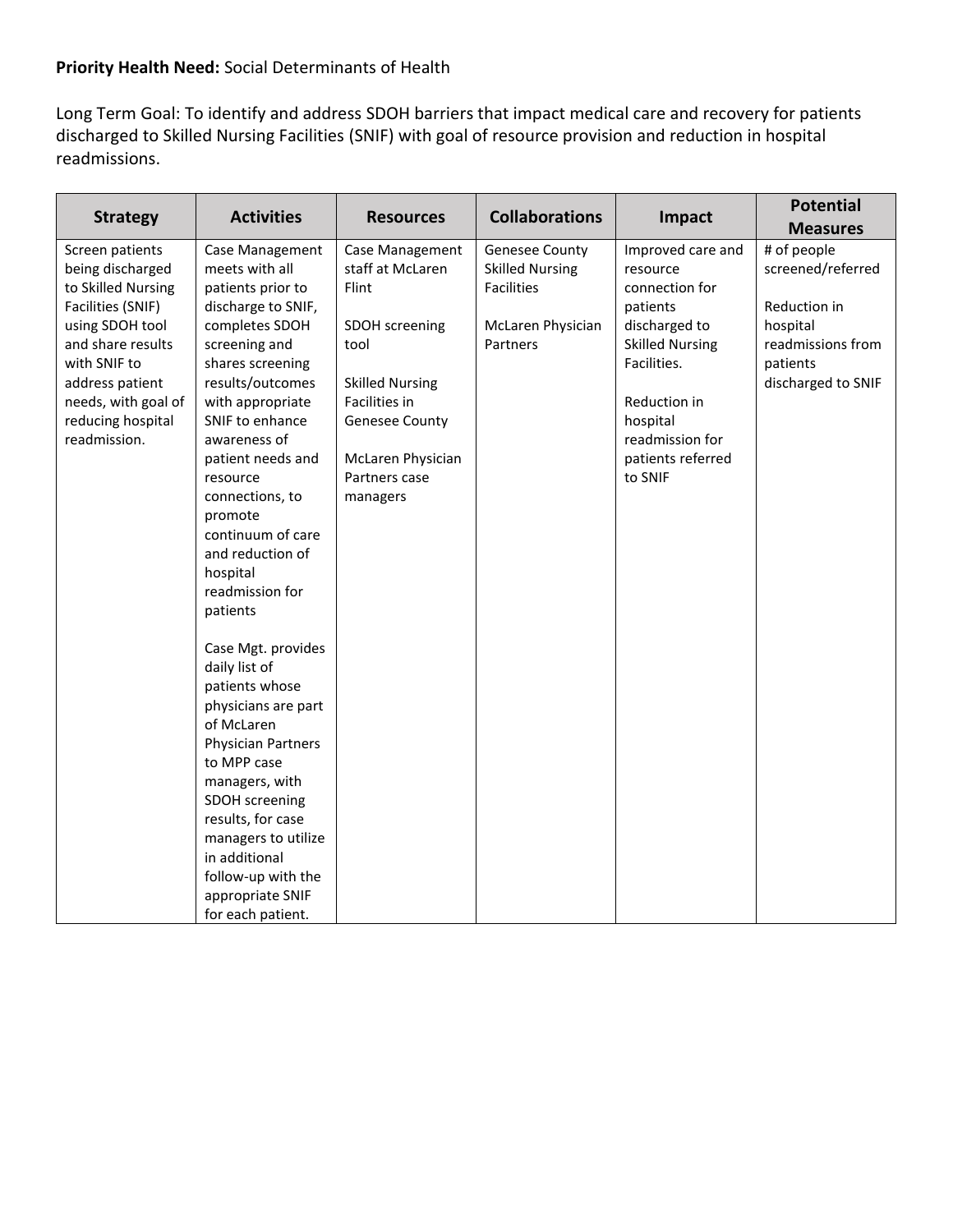#### **Priority Health Need:** Child Health & Development

Long Term Goal: Provide medical and psychosocial examinations to children who are suspected victims of child sexual abuse with the goal of gaining forensic evidence to bring perpetrators to justice as well as providing children and their families with supportive services.

|                         | <b>Activities</b><br><b>Resources</b> | <b>Collaborations</b><br>Impact | <b>Potential</b>           |                     |                     |
|-------------------------|---------------------------------------|---------------------------------|----------------------------|---------------------|---------------------|
| <b>Strategy</b>         |                                       |                                 |                            |                     | <b>Measures</b>     |
| <b>Child Evaluation</b> | Provide medical                       | Funding of clinic               | <b>McLaren Flint</b>       | Provide specialized | # of children       |
| Clinic                  | and psychosocial                      | operations                      |                            | medical in support  | served              |
|                         | examinations of                       |                                 | <b>Voices for Children</b> | of children and     |                     |
|                         | children who are                      | Dedicated                       | <b>Advocacy Center</b>     | families impacted   | # of criminal cases |
|                         | suspected victims                     | physician coverage              |                            | by child sexual     | supported           |
|                         | of child abuse                        | for clinic                      | Genesee County             | abuse.              |                     |
|                         |                                       |                                 | Court System               |                     |                     |
|                         | Provide testimony                     | Trained nursing                 |                            | Gather physical     |                     |
|                         | in court related to                   | and support staff               | <b>Genesee County</b>      | evidence necessary  |                     |
|                         | medical                               |                                 | Law Enforcement            | to prosecute        |                     |
|                         | examinations as                       | Specialized medical             |                            | perpetrators of     |                     |
|                         | required.                             | equipment                       |                            | child abuse and     |                     |
|                         |                                       |                                 |                            | provide court       |                     |
|                         |                                       | Support for                     |                            | testimony as        |                     |
|                         |                                       | specialized training            |                            | required.           |                     |
|                         |                                       |                                 |                            |                     |                     |
|                         |                                       |                                 |                            |                     |                     |

#### **Priority Health Need:** Mental Health

Long Term Goal: To provide improved access and expanded services to serve a growing demand for mental health services for adolescent and adult residents of Genesee County.

| <b>Strategy</b>   | <b>Activities</b>        | <b>Resources</b>         | <b>Collaborations</b>   | Impact                 | <b>Potential</b> |
|-------------------|--------------------------|--------------------------|-------------------------|------------------------|------------------|
|                   |                          |                          |                         |                        | <b>Measures</b>  |
| Recruit and hire  | Recruit and hire         | Board certified          | <b>Genesee County</b>   | <b>Enhanced access</b> | # of people      |
| additional        | board-certified          | psychiatrists            | <b>Community Mental</b> | to behavioral          | receiving        |
| psychiatrists.    | psychiatrists to         |                          | Health                  | health services for    | treatment for    |
|                   | increase                 | <b>McLaren Flint</b>     |                         | adults and             | mental health    |
| Add operational   | psychiatric              | <b>Behavioral Health</b> | Genesee                 | adolescents in         | issues           |
| beds to inpatient | coverage for             | Programs (adult          | Intermediate            | Genesee County.        |                  |
| behavioral health | patients.                | inpatient, adult         | School District         |                        | Number of        |
| unit.             |                          | and adolescent           |                         | Increased volume       | psychiatrists on |
|                   | Add 2 operational        | (age 12-18) partial      | Reliable                | of people receiving    | medical staff    |
|                   | psychiatric beds to      | hospitalization,         | Transportation          | behavioral health      |                  |
|                   | <b>Behavioral Health</b> | adult outpatient).       | Service                 | services.              |                  |
|                   | inpatient Unit for a     |                          |                         |                        |                  |
|                   | total of 36.             | <b>Teacher from GISD</b> |                         | Increased capacity     |                  |
|                   |                          | works daily with         |                         | to serve behavioral    |                  |
|                   | Provide free             | adolescent Partial       |                         | health needs           |                  |
|                   | transportation for       | Hospitalization          |                         | among Genesee          |                  |
|                   | eligible patients in     | patients as              |                         | County residents.      |                  |
|                   | the partial              | academic resource.       |                         |                        |                  |
|                   | hospitalization          |                          |                         | Removal of             |                  |
|                   | program to insure        | Reliable                 |                         | transportation as a    |                  |
|                   | treatment access.        | Transportation           |                         | barrier to service     |                  |
|                   |                          | Service                  |                         | for patients.          |                  |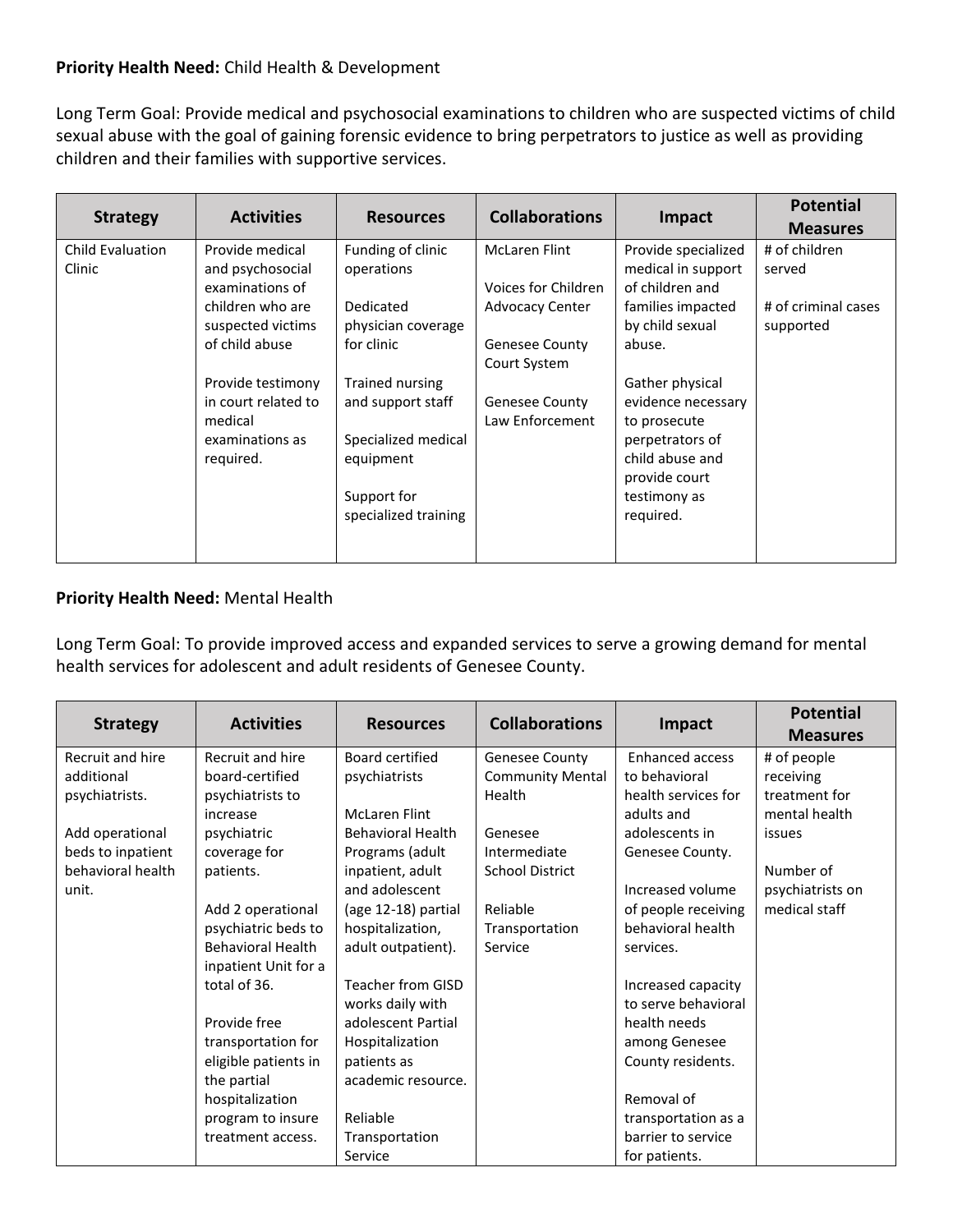#### **Priority Health Need:** Mental Health

Long Term Goal: To provide integrated behavioral health services to primary care and cancer patients to address behavioral health issues with early intervention and treatment.

|                    |                            |                  |                       |                     | <b>Potential</b>  |
|--------------------|----------------------------|------------------|-----------------------|---------------------|-------------------|
| <b>Strategy</b>    | <b>Activities</b>          | <b>Resources</b> | <b>Collaborations</b> | Impact              | <b>Measures</b>   |
| Integrated         | During primary care        | Psychologists    | Oncology              | Improved care       | # of people       |
| Primary Care and   | visit, if medical provider |                  | physicians            | continuum           | receiving free    |
| Integrated         | determines the patient     | Clinical         |                       | through early       | behavioral health |
| <b>Cancer Care</b> | would benefit from a       | Psychology       | <b>Primary Care</b>   | identification of   | services and      |
| programs           | behavioral health          | Fellows          | physicians            | behavioral health   | interventions     |
|                    | assessment, the            |                  |                       | needs and           |                   |
|                    | psychologist/psychology    |                  |                       | connection to       |                   |
|                    | fellow is contacted and    |                  |                       | services for        |                   |
|                    | provides immediate         |                  |                       | patients.           |                   |
|                    | same-day assessment        |                  |                       |                     |                   |
|                    | with patient to            |                  |                       | Enhanced support    |                   |
|                    | determine behavioral       |                  |                       | for behavioral      |                   |
|                    | health intervention and    |                  |                       | health needs and    |                   |
|                    | treatment plan (coping     |                  |                       | issues associated   |                   |
|                    | skills, stress mgt., sleep |                  |                       | with a cancer       |                   |
|                    | strategy, etc.) Offered    |                  |                       | diagnosis to assist |                   |
|                    | at no charge to pts.       |                  |                       | in overall          |                   |
|                    |                            |                  |                       | treatment and       |                   |
|                    | Same process is            |                  |                       | recovery.           |                   |
|                    | followed for surgical      |                  |                       |                     |                   |
|                    | oncology and radiation     |                  |                       |                     |                   |
|                    | oncology patients at       |                  |                       |                     |                   |
|                    | McLaren's Karmanos         |                  |                       |                     |                   |
|                    | Cancer Institute, at no    |                  |                       |                     |                   |
|                    | charge to patients.        |                  |                       |                     |                   |

#### **Priority Health Need:** Mental Health

Long Term Goal: Suicide prevention

| <b>Strategy</b>          | <b>Activities</b>     | <b>Resources</b> | <b>Collaborations</b> | Impact              | <b>Potential</b><br><b>Measures</b> |
|--------------------------|-----------------------|------------------|-----------------------|---------------------|-------------------------------------|
| Emergency                | Screen all patients   | Columbia Suicide | Community-wide        | Prevention of       | # of people                         |
| Department               | at the Emergency      | Severity Rating  | initiative            | suicide through     | referred for                        |
| Suicide Risk             | Dept. at McLaren      | tool;            |                       | early intervention  | psychology and/or                   |
| <b>Screening Program</b> | Flint, using the      |                  |                       | to address suicidal | psychiatric follow-                 |
|                          | Columbia Suicide      | ED staff;        |                       | behaviors or        | up                                  |
|                          | Severity Rating       |                  |                       | thoughts with       |                                     |
|                          | Scale.                | Clinical         |                       | appropriate         |                                     |
|                          |                       | psychologists    |                       | treatment and       |                                     |
|                          | If identified as      |                  |                       | followup.           |                                     |
|                          | potentially suicidal, | Psychiatrists    |                       |                     |                                     |
|                          | intervene with        |                  |                       |                     |                                     |
|                          | referral for clinical |                  |                       |                     |                                     |
|                          | psychologist          |                  |                       |                     |                                     |
|                          | evaluation or         |                  |                       |                     |                                     |
|                          | psychiatric consult,  |                  |                       |                     |                                     |
|                          | as appropriate.       |                  |                       |                     |                                     |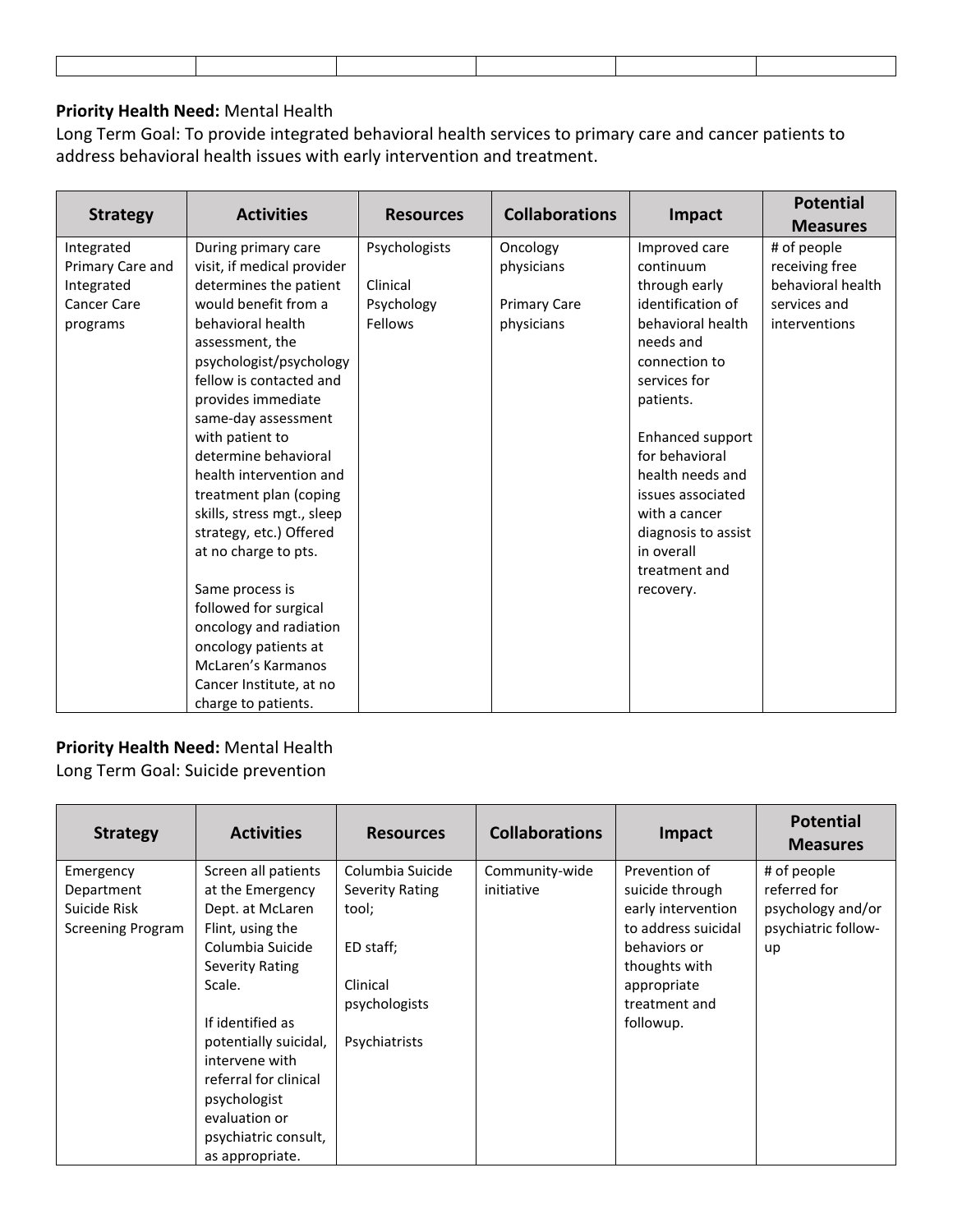## **Priority Health Need:** Obesity & Health Behaviors

Long Term Goal: To provide programs to address obesity and healthy behaviors for Genesee County residents

| <b>Strategy</b>   | <b>Activities</b>           | <b>Resources</b>       | <b>Collaborations</b> | Impact                     | <b>Potential</b><br><b>Measures</b> |
|-------------------|-----------------------------|------------------------|-----------------------|----------------------------|-------------------------------------|
| McLaren Bariatric | Provide                     | Bariatric surgeon      | <b>Crim Fitness</b>   | Healthier lifestyles       | # of patients                       |
| and Metabolic     | comprehensive/              |                        | Foundation            | and reduction of           | receiving services                  |
| Institute         | multidisciplinary           | Dietitian              |                       | co-morbidities for         |                                     |
|                   | surgical weight loss        |                        |                       | patients after             | Improvement in                      |
|                   | program, including          | Clinical               |                       | undergoing                 | health measures                     |
|                   | 2 surgical options,         | Psychologist           |                       | bariatric surgery          | for patients                        |
|                   | behavioral health           |                        |                       | and participating in       |                                     |
|                   | and nutrition<br>component; | Nursing support        |                       | post-surgery<br>resources. |                                     |
|                   |                             | <b>McLaren fitness</b> |                       |                            |                                     |
|                   | Provide bariatric           | center                 |                       |                            |                                     |
|                   | pt. support group           |                        |                       |                            |                                     |
|                   |                             | <b>Crim Training</b>   |                       |                            |                                     |
|                   | Provide dedicated           | Facilitator            |                       |                            |                                     |
|                   | Facebook page for           |                        |                       |                            |                                     |
|                   | bariatric patients          |                        |                       |                            |                                     |
|                   |                             |                        |                       |                            |                                     |
|                   | <b>Fund Crim Training</b>   |                        |                       |                            |                                     |
|                   | Program costs and           |                        |                       |                            |                                     |
|                   | provide program             |                        |                       |                            |                                     |
|                   | trainer for                 |                        |                       |                            |                                     |
|                   | interested patients         |                        |                       |                            |                                     |
|                   | Provide clinically          |                        |                       |                            |                                     |
|                   | monitored fitness           |                        |                       |                            |                                     |
|                   | center for patient          |                        |                       |                            |                                     |
|                   | exercise                    |                        |                       |                            |                                     |
|                   |                             |                        |                       |                            |                                     |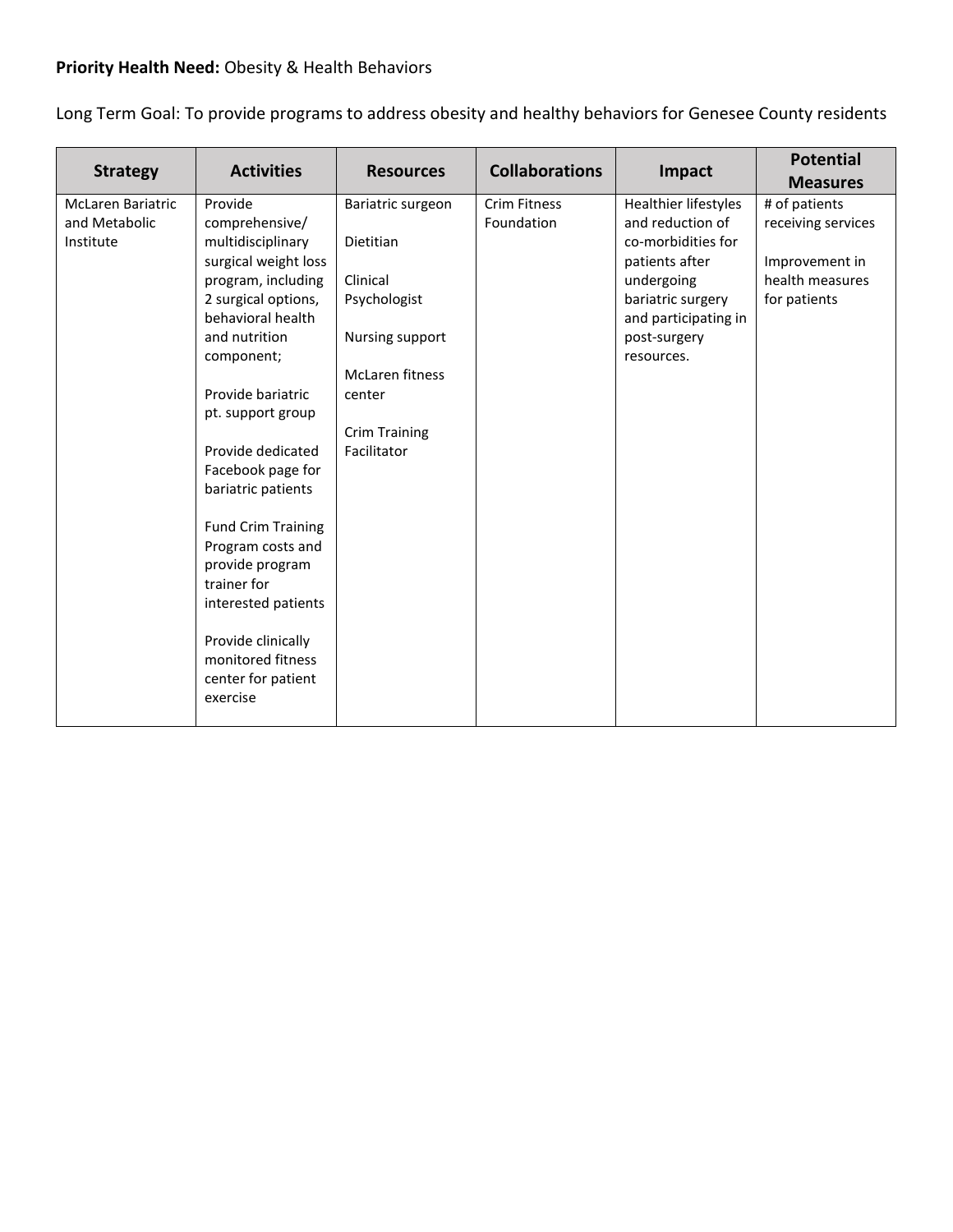## **Priority Health Need:** Health Behaviors

Long Term Goal: To provide Flint residents access to health information and resources that address health behaviors.

|                        |                              |                          |                        |                     | <b>Potential</b>     |
|------------------------|------------------------------|--------------------------|------------------------|---------------------|----------------------|
| <b>Strategy</b>        | <b>Activities</b>            | <b>Resources</b>         | <b>Collaborations</b>  | Impact              | <b>Measures</b>      |
| Eisenhower             | <b>McLaren Family</b>        | Eisenhower School        | Eisenhower School      | Flint families gain | # of students        |
| School/McLaren         | Practice residents           | facility and staff       |                        | access to timely    | impacted             |
| <b>Family Practice</b> | (18) and Medical             |                          | <b>Flint Community</b> | health information  |                      |
| Program                | Director of                  | <b>McLaren Flint</b>     | Schools                | and resources       | # of participants in |
| Collaboration          | <b>Behavioral Services</b>   | <b>Family Practice</b>   |                        | through medical     | Ask the Doctor       |
|                        | meet twice per               | residents and            | Genesee Health         | professionals.      | series               |
|                        | month at                     | <b>Behavioral Health</b> | Plan                   |                     |                      |
|                        | Eisenhower with              | <b>Medical Director</b>  |                        | Program expansion   | # of schools         |
|                        | school staff, parent         |                          | Crim Youth             | to additional       | participating in     |
|                        | liaison, Genesee             |                          | Program                | schools.            | program              |
|                        | Health Plan and              |                          |                        |                     |                      |
|                        | Crim Youth                   |                          |                        |                     |                      |
|                        | Program to assess            |                          |                        |                     |                      |
|                        | needs and plan               |                          |                        |                     |                      |
|                        | programming at               |                          |                        |                     |                      |
|                        | the school to                |                          |                        |                     |                      |
|                        | address those                |                          |                        |                     |                      |
|                        | needs.                       |                          |                        |                     |                      |
|                        | Staff "Ask the               |                          |                        |                     |                      |
|                        |                              |                          |                        |                     |                      |
|                        | Doctor" monthly<br>series at |                          |                        |                     |                      |
|                        | Eisenhower to                |                          |                        |                     |                      |
|                        |                              |                          |                        |                     |                      |
|                        | discuss various              |                          |                        |                     |                      |
|                        | health topics and            |                          |                        |                     |                      |
|                        | resources for                |                          |                        |                     |                      |
|                        | parents and                  |                          |                        |                     |                      |
|                        | general public               |                          |                        |                     |                      |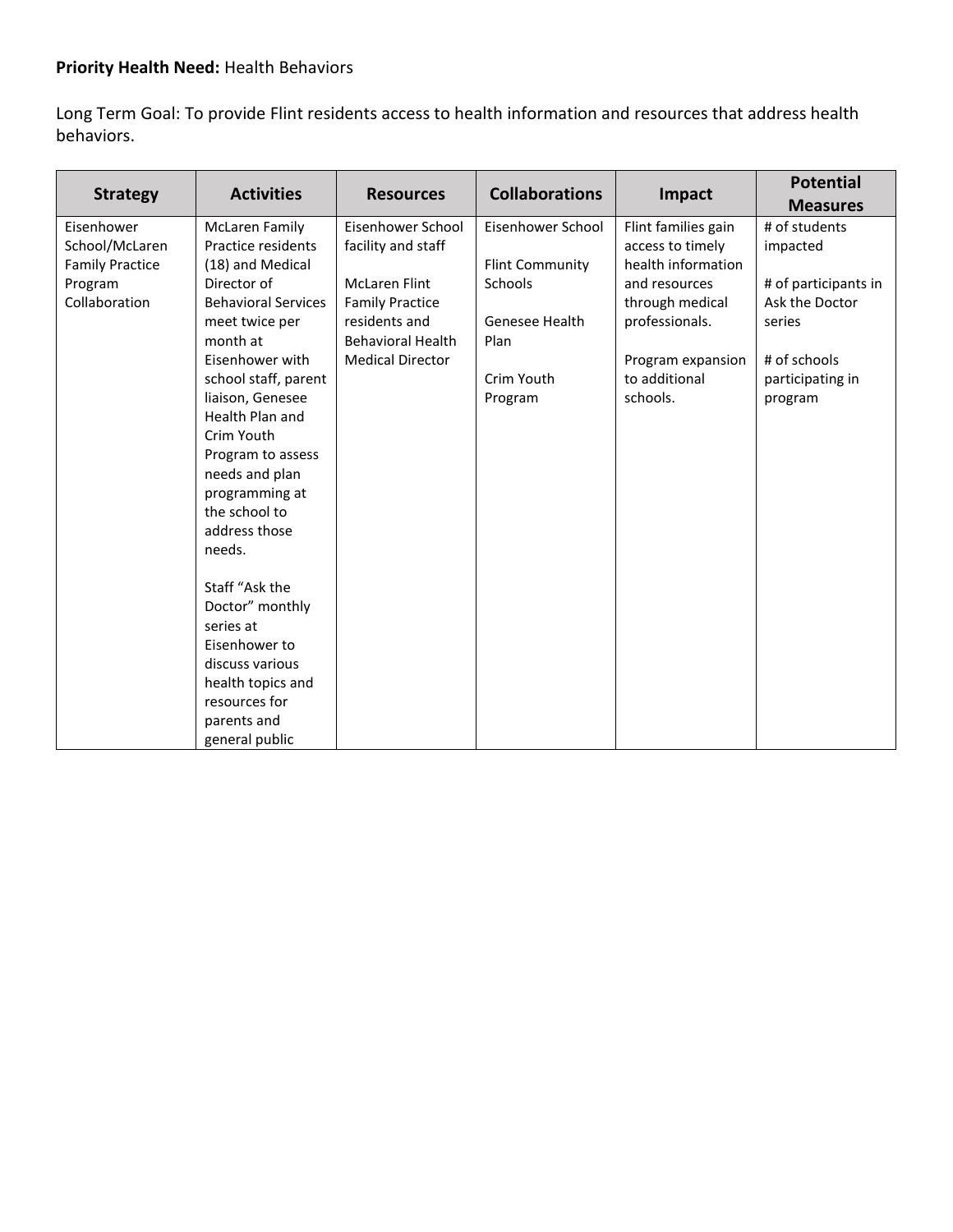Long Term Goal: To increase access to medical services for uninsured adults (ages 18 through 65) who are eligible residents of Genesee County and to assist with transition to sustaining programs of healthcare.

| <b>Strategy</b>                                          | <b>Activities</b>                                                                                                                                                                                                                                                                                                                                                                                                                                                                                                                                                                                                                                                                                                                                          | <b>Resources</b>                                                                                                                                                                                                                                                                                                                                      | <b>Collaborations</b>                                                                          | Impact                                                                                                                                                                | <b>Potential</b><br><b>Measures</b>                                                                                                                   |
|----------------------------------------------------------|------------------------------------------------------------------------------------------------------------------------------------------------------------------------------------------------------------------------------------------------------------------------------------------------------------------------------------------------------------------------------------------------------------------------------------------------------------------------------------------------------------------------------------------------------------------------------------------------------------------------------------------------------------------------------------------------------------------------------------------------------------|-------------------------------------------------------------------------------------------------------------------------------------------------------------------------------------------------------------------------------------------------------------------------------------------------------------------------------------------------------|------------------------------------------------------------------------------------------------|-----------------------------------------------------------------------------------------------------------------------------------------------------------------------|-------------------------------------------------------------------------------------------------------------------------------------------------------|
| Genesee Free<br>Medical<br>Clinic/McLaren<br>Partnership | <b>McLaren Flint</b><br>internal medicine<br>residents and<br>faculty physicians<br>staff the Free<br><b>Medical Clinic</b><br>three days per<br>week, and provide<br>medical care and<br>services to<br>uninsured clients,<br>at no charge.<br><b>McLaren Flint</b><br>Laboratory<br>Services receives<br>lab specimens<br>from the Free<br><b>Medical Clinic and</b><br>performs testing<br>services/results at<br>no charge.<br><b>McLaren Family</b><br>Medicine program<br>physicians staff<br>free monthly<br>Women's Health<br>Clinic to support<br>maternal and child<br>health needs<br><b>McLaren Flint</b><br>Psychologists and<br>psychology fellows<br>hold monthly<br>Lifestyle Clinics for<br>patients at the<br><b>Free Medical Clinic</b> | Time and services<br>of McLaren Flint<br><b>Internal Medicine</b><br>Physicians and<br>medical residents;<br><b>McLaren Flint</b><br><b>Family Medicine</b><br>Physicians and<br>medical residents;<br><b>McLaren Flint</b><br>psychologists and<br>psychology<br>fellows;<br><b>McLaren Flint</b><br>Laboratory<br>Services (staff and<br>equipment) | Genesee Free<br>Medical Clinic (and<br>their supporting<br>partners)<br>Genesee Health<br>Plan | Thousands of<br>uninsured<br>residents in<br>Genesee County<br>receive needed<br>medical care and<br>treatment, along<br>with support<br>services, free of<br>charge. | # of people served<br>at the Clinic<br>annually<br># of lab tests<br>performed and<br>value of free tests<br>provided<br>Value of medical<br>services |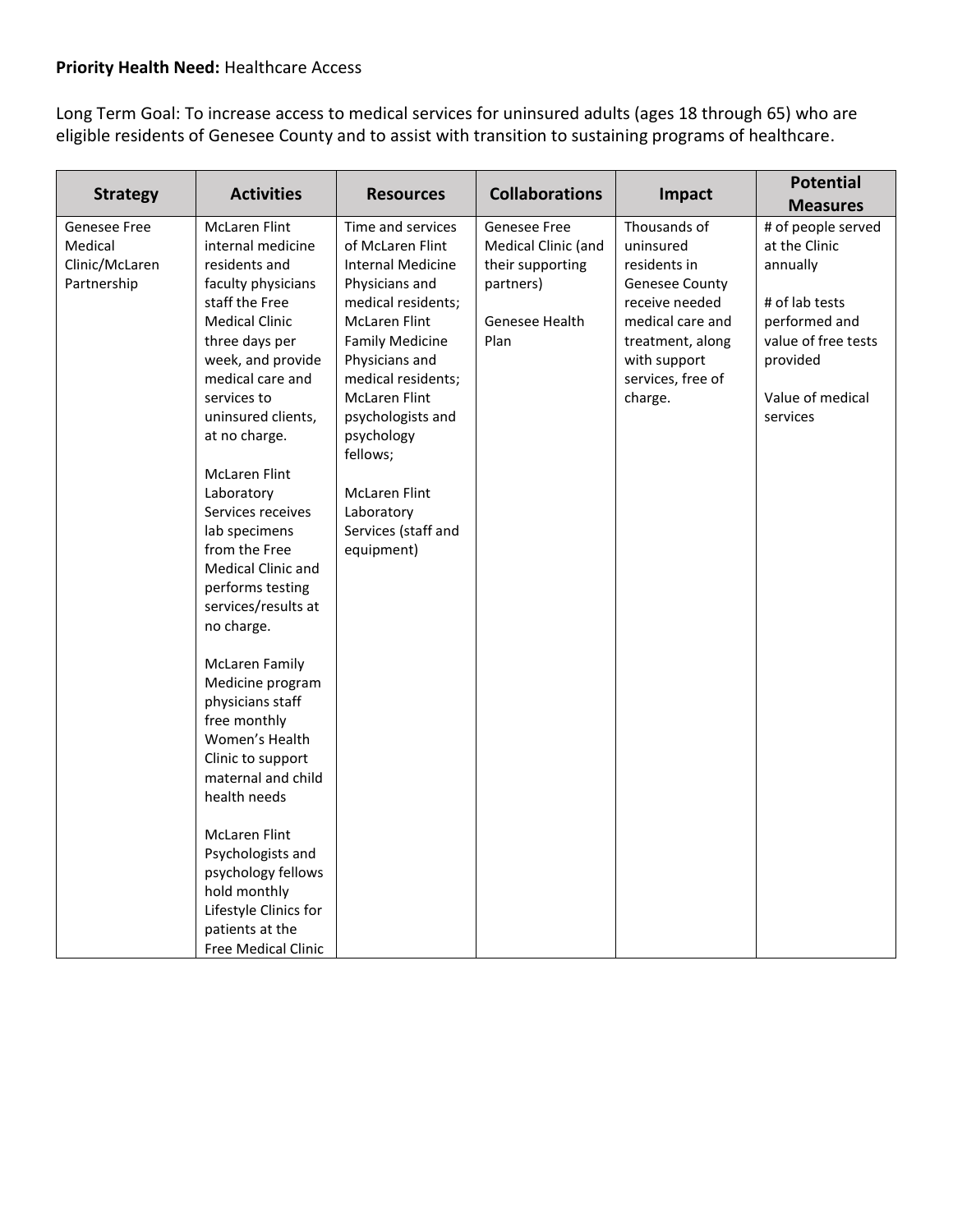Long Term Goal: To provide transportation to and from healthcare services for patients unable to drive themselves, seek other means of transportation or afford transportation costs

| <b>Strategy</b>          | <b>Activities</b>    | <b>Resources</b>         | <b>Collaborations</b> | Impact               | <b>Potential</b>   |
|--------------------------|----------------------|--------------------------|-----------------------|----------------------|--------------------|
|                          |                      |                          |                       |                      | <b>Measures</b>    |
| <b>Patient Care Fund</b> | Utilize patient care | <b>Patient Care Fund</b> | <b>MTA</b>            | Patients with no     | # of patients      |
| at McLaren Flint         | fund at McLaren      | at McLaren Flint         |                       | means of             | receiving services |
|                          | Flint to pay for     |                          | <b>Taxi Services</b>  | transportation are   |                    |
|                          | transportation       | Taxi services;           |                       | safely transported   | Cost of            |
|                          | costs for patients   | Mass                     |                       | to home or           | transportation     |
|                          | with no means of     | Transportation           |                       | appropriate setting  | services           |
|                          | transportation and   | Authority                |                       | after discharge      |                    |
|                          | inability to pay for | buses/services           |                       | from hospital.       |                    |
|                          | public transport     |                          |                       |                      |                    |
| Transport                | Contract with        | McLaren ED staff;        | Reliable Company      | With elimination of  | # patients served  |
| behavioral health        | Reliable             | McLaren Discharge        |                       | transportation       |                    |
| patients to and          | Transportation       | Staff;                   |                       | barrier, patients in | Dollars invested   |
| from partial             | vendor to            | <b>McLaren Flint</b>     |                       | need of behavioral   |                    |
| hospitalization          | transport            | Funding for              |                       | health services can  |                    |
| program at               | behavioral health    | <b>Behavioral Health</b> |                       | access daily         |                    |
| McLaren Flint to         | patients to and      | <b>Patient Transport</b> |                       | treatment in         |                    |
| eliminate barrier in     | from partial         |                          |                       | partial              |                    |
| seeking treatment.       | hospitalization      |                          |                       | hospitalization      |                    |
|                          | program at           |                          |                       | program.             |                    |
|                          | <b>McLaren Flint</b> |                          |                       |                      |                    |

#### **Priority Health Need:** Healthcare Access

Long Term Goal: To provide access to health screenings, information and resources for Genesee County residents

| <b>Strategy</b>        | <b>Activities</b>       | <b>Resources</b>       | <b>Collaborations</b> | Impact             | <b>Potential</b>  |
|------------------------|-------------------------|------------------------|-----------------------|--------------------|-------------------|
|                        |                         |                        |                       |                    | <b>Measures</b>   |
| <b>Wellness Health</b> | Provide physicians      | <b>Family Practice</b> | Our Lady of           | Enhanced access to | # of participants |
| Fair at Our Lady of    | through McLaren         | physicians (medical    | Guadalupe Church      | health screenings, |                   |
| Guadalupe Church,      | <b>Family Practice</b>  | residents and          |                       | information and    | # of health       |
| Flint MI               | <b>Residency Center</b> | faculty physicians)    |                       | resources for      | screenings        |
|                        | to the Health Fair      |                        |                       | members of the     | performed         |
|                        | to offer free health    | Health screening       |                       | Flint Latino       |                   |
|                        | screenings in           | tools                  |                       | American           | # of referrals to |
|                        | diabetes,               |                        |                       | community          | physicians/other  |
|                        | hypertension,           | Collateral             |                       |                    | health services   |
|                        | obesity and mood        | brochures and          |                       |                    |                   |
|                        | disorder, along         | handouts with          |                       |                    |                   |
|                        | with an "Ask the        | health information     |                       |                    |                   |
|                        | Doctor" booth for       |                        |                       |                    |                   |
|                        | health-related          |                        |                       |                    |                   |
|                        | questions and           |                        |                       |                    |                   |
|                        | information             |                        |                       |                    |                   |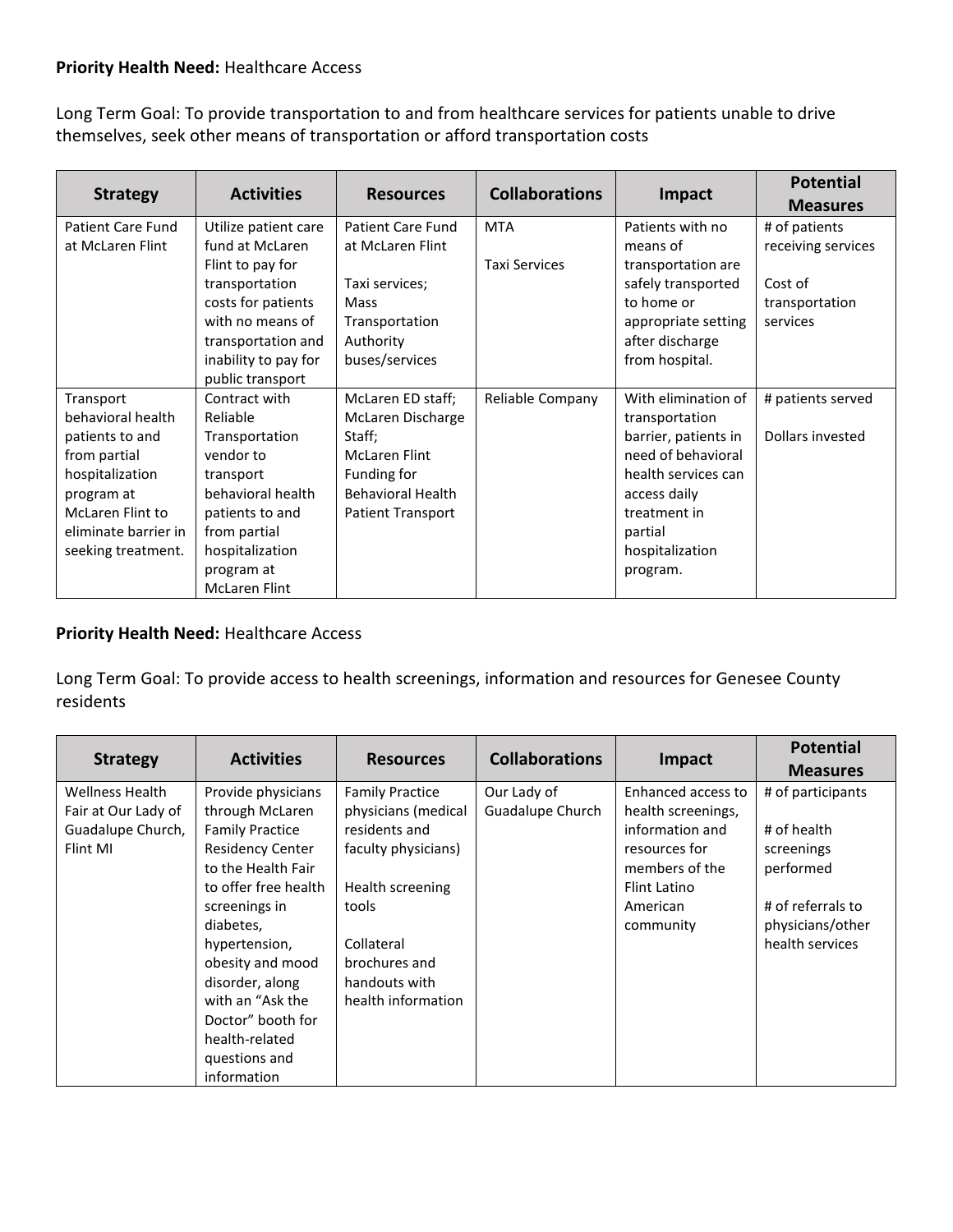Long Term Goal: To connect residents of Genesee County with resources available in the community to address health needs and related issues

| <b>Strategy</b>                                | <b>Activities</b>                                                                                                                                                                                                                                                                                                                                                                                                                                                                  | <b>Resources</b>                                                                                                                                                      | <b>Collaborations</b>                                                                                                                                                                                                                                                                                                                                                                                                                                                                                                                                                                                                                                                                                                                                                                                         | Impact                                                                                                       | <b>Potential</b><br><b>Measures</b>                                         |
|------------------------------------------------|------------------------------------------------------------------------------------------------------------------------------------------------------------------------------------------------------------------------------------------------------------------------------------------------------------------------------------------------------------------------------------------------------------------------------------------------------------------------------------|-----------------------------------------------------------------------------------------------------------------------------------------------------------------------|---------------------------------------------------------------------------------------------------------------------------------------------------------------------------------------------------------------------------------------------------------------------------------------------------------------------------------------------------------------------------------------------------------------------------------------------------------------------------------------------------------------------------------------------------------------------------------------------------------------------------------------------------------------------------------------------------------------------------------------------------------------------------------------------------------------|--------------------------------------------------------------------------------------------------------------|-----------------------------------------------------------------------------|
| Community<br>Resource Day at<br>McLaren Flint. | Case Management<br>staff at McLaren<br>Flint coordinates<br>with community<br>agencies to<br>facilitate their<br>participation in the<br>Resource Day, held<br>every October in<br><b>McLaren Flint</b><br>Auditorium<br><b>McLaren Flint</b><br>marketing staff<br>prepares<br>promotional<br>materials and<br>promotes event<br>through media and<br>agency sources<br>Community<br>vendors set up and<br>staff informational<br>booths/displays at<br>Community<br>Resource Day | Case Management<br>staff time in<br>planning and<br>staffing the event<br>Vendor time in<br>staffing event<br>Advertising and<br>printing costs in<br>promoting event | McLaren Health<br>Management<br>Group; MedStar<br>Ambulance;<br><b>McLaren Advance</b><br>Care Planning;<br>Disability Network;<br>Valley Area Agency<br>on Aging; Genesee<br>Co. Health Dept.;<br>Genesee Health<br>System;<br>Alternative Elder<br>Care; McLaren<br>Outpatient<br>Coumadin; Wound<br>and Diabetic<br><b>Education Clinics;</b><br>The Lodges of<br>Durand; Dept. of<br>Veteran's Services<br>Outreach Program;<br>United Way; Legal<br>Services of Eastern<br>Michigan; Visiting<br>Physicians Assoc.;<br><b>Families Against</b><br>Narcotics; Building<br>Stronger Women;<br>Caretel Inns of<br>Linden; Greater<br>Flint Health<br>Coalition; Home<br>Town Heroes;<br>Hamilton<br><b>Community Health</b><br>Network; Durand<br>Senior Care and<br>Medical<br>Professional<br>Corporation | Increase in<br>community<br>awareness of<br>resources to<br>address a variety<br>of health-related<br>needs. | # of community<br>residents<br>attending;<br># of agencies<br>participating |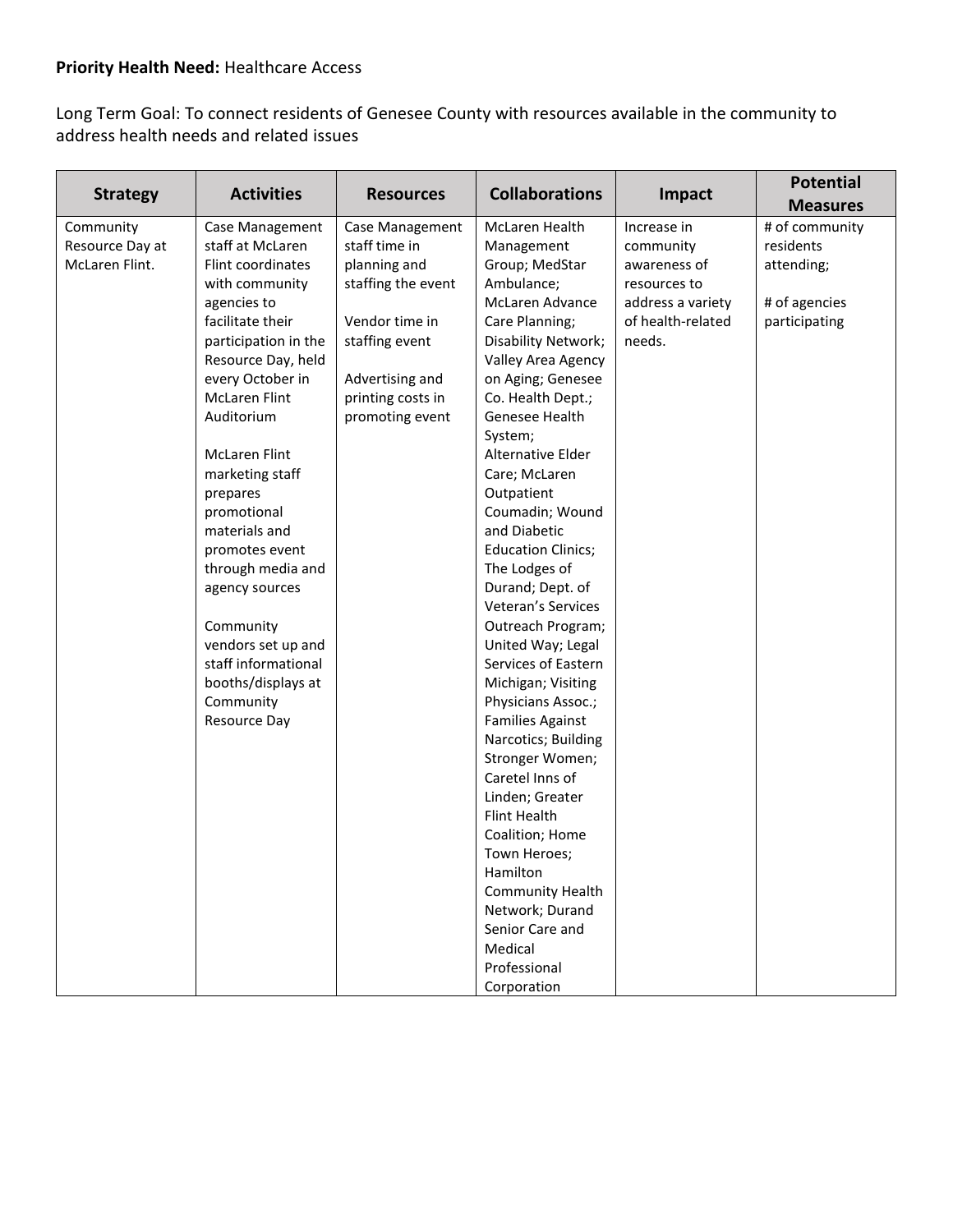Long Term Goal: To provide medications for individuals who are being discharged from the hospital and cannot afford to pay for their prescriptions.

| <b>Strategy</b>   | <b>Activities</b>        | <b>Resources</b>         | <b>Collaborations</b> | Impact            | <b>Potential</b> |
|-------------------|--------------------------|--------------------------|-----------------------|-------------------|------------------|
|                   |                          |                          |                       |                   | <b>Measures</b>  |
| Patient Care Fund | Case management          | Case management          | <b>McLaren Flint</b>  | Patients have     | # of individuals |
| at McLaren Flint  | staff identifies         | staff                    | Foundation            | access to needed  | served           |
|                   | patients in              |                          |                       | medications to    |                  |
|                   | financial need           | <b>Patient Care Fund</b> | McLaren               | support treatment | # of dollars in  |
|                   | through initial          |                          | employees who         | and recovery.     | donated          |
|                   | screening eval.          |                          | donate to fund        |                   | medications      |
|                   | Case managers            |                          | through special       |                   |                  |
|                   | send pt.                 |                          | <b>Every Change</b>   |                   |                  |
|                   | prescriptions to         |                          | Makes a Big           |                   |                  |
|                   | Walgreen's for cost      |                          | Difference            |                   |                  |
|                   | estimate of patient      |                          | Campaign              |                   |                  |
|                   | portion of               |                          |                       |                   |                  |
|                   | prescription.            |                          |                       |                   |                  |
|                   | Case manager             |                          |                       |                   |                  |
|                   | meets with patient       |                          |                       |                   |                  |
|                   | to assess if patient     |                          |                       |                   |                  |
|                   | can meet financial       |                          |                       |                   |                  |
|                   | obligation.              |                          |                       |                   |                  |
|                   | If not, case             |                          |                       |                   |                  |
|                   | manager works            |                          |                       |                   |                  |
|                   | with physician to        |                          |                       |                   |                  |
|                   | determine if there       |                          |                       |                   |                  |
|                   | is a less expensive      |                          |                       |                   |                  |
|                   | but effective            |                          |                       |                   |                  |
|                   | prescription.            |                          |                       |                   |                  |
|                   | If no resources,         |                          |                       |                   |                  |
|                   | patient                  |                          |                       |                   |                  |
|                   | medications are          |                          |                       |                   |                  |
|                   | funded through           |                          |                       |                   |                  |
|                   | <b>Patient Care Fund</b> |                          |                       |                   |                  |
|                   | and patient is           |                          |                       |                   |                  |
|                   | connected with           |                          |                       |                   |                  |
|                   | community                |                          |                       |                   |                  |
|                   | resources for            |                          |                       |                   |                  |
|                   | further support          |                          |                       |                   |                  |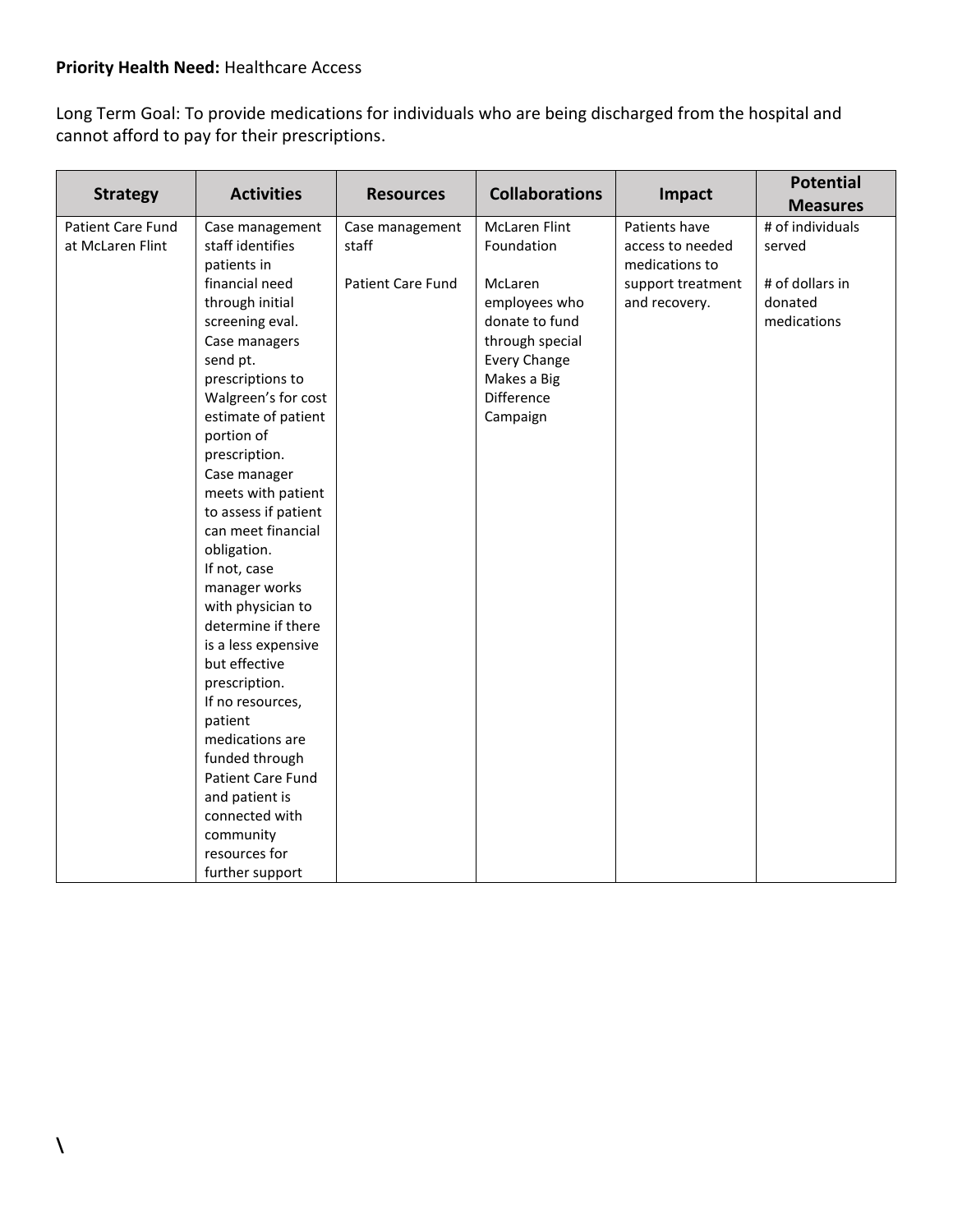## **Priority Health Need:** Chronic Disease Burden

Long Term Goal: To provide resources that assist people with Chronic Health conditions in managing their condition, preventing complications and improving health outcomes.

| <b>Strategy</b>                                                                                           | <b>Activities</b>                                                                                                                                                                                                                                                                                                                                                                                               | <b>Resources</b>                                                                                                                                                                                                                        | <b>Collaborations</b>                                                                                                                                 | Impact                                                                                                                                 | <b>Potential</b><br><b>Measures</b> |
|-----------------------------------------------------------------------------------------------------------|-----------------------------------------------------------------------------------------------------------------------------------------------------------------------------------------------------------------------------------------------------------------------------------------------------------------------------------------------------------------------------------------------------------------|-----------------------------------------------------------------------------------------------------------------------------------------------------------------------------------------------------------------------------------------|-------------------------------------------------------------------------------------------------------------------------------------------------------|----------------------------------------------------------------------------------------------------------------------------------------|-------------------------------------|
| Outpatient<br><b>Diabetes Education</b><br>Program                                                        | Provide weekly<br>one-on-one and<br>group sessions for<br>patients with<br>diabetes. A team<br>including a<br>dietitian, nurse,<br>pharmacist and<br>physician provide<br>education with<br>patients.<br>Open to public<br>with physician<br>referral.<br>If insurance does<br>not cover cost of<br>sessions, patients<br>unable to pay are<br>provided service<br>through hospital<br>charity care<br>program. | Dietitian<br>Nurse (program<br>coordinator)<br>Physician<br>Pharmacist<br>Marketing<br>materials<br>distributed to<br>primary care<br>offices, health fairs<br>and other<br>community events<br>Online information<br>regarding program | Genesee County<br>physicians<br>Community<br>organizations<br>sponsoring Health<br>Fairs and other<br>events where<br>program materials<br>are shared | Genesee Co.<br>residents provided<br>access to resources<br>for management of<br>diabetes with goal<br>of improved health<br>outcomes. | # of people served                  |
| Pulmonary<br>Rehabilitation for<br>patients with COPD<br>(chronic<br>obstructive<br>pulmonary<br>disease) | Provide weekly<br>classes and<br>exercise for COPD<br>patients.<br>Open to public<br>with physician<br>referral.<br>High risk COPD<br>inpatients receive<br>free assessment<br>with Respiratory<br>Therapist for<br>lifestyle and health<br>behaviors, with<br>recommendations<br>and resource<br>referral.<br>People with COPD<br>can join Pulmonary<br>Gym for monitored<br>workout.                          | Respiratory<br>Therapists<br>Pulmonary Rehab<br>Gym<br>Marketing<br>materials<br>distributed to<br>primary care<br>offices, health fairs<br>and other<br>community events<br>Online information<br>regarding program                    | Genesee County<br>physicians                                                                                                                          | Provide access to<br>services for<br>management of<br>COPD, with goal of<br>improved health<br>outcomes.                               | # of people served                  |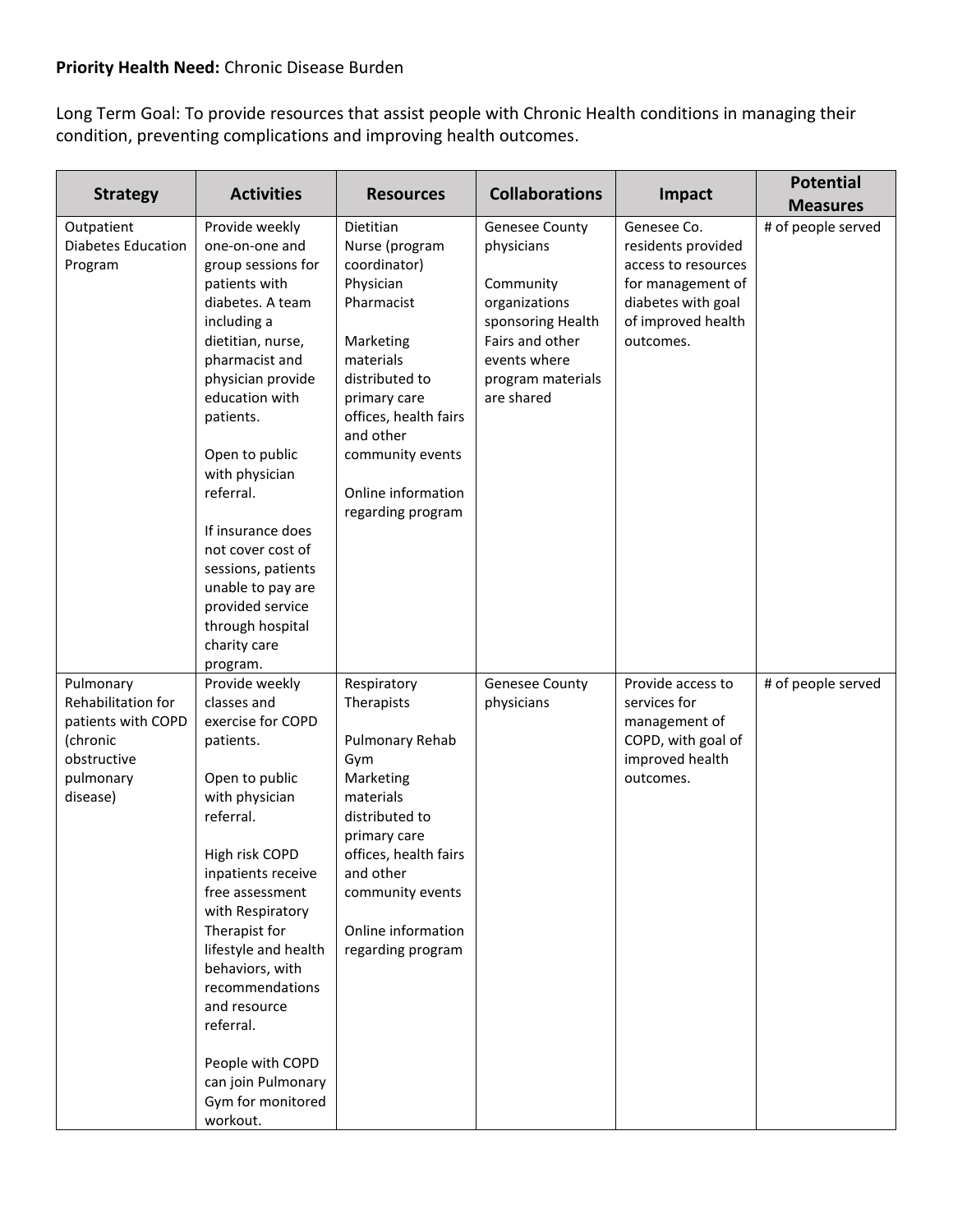## **Priority Health Need:** Effective Care Delivery for an Aging Population

Long Term Goal: Provide Medicare patients with resources to prevent hospital readmissions, ensure continuum of care and meet basic needs.

|                   | <b>Activities</b>          |                         | <b>Collaborations</b> |                     | <b>Potential</b>  |
|-------------------|----------------------------|-------------------------|-----------------------|---------------------|-------------------|
| <b>Strategy</b>   |                            | <b>Resources</b>        |                       | Impact              | <b>Measures</b>   |
| Collaborative     | Case Management            | Case Management         | Valley Area Agency    | More Medicare       | # senior citizens |
| program with      | <b>Identifies Medicare</b> | <b>Staff at McLaren</b> | on Aging              | patients connected  | served            |
| Valley Area on    | patients at                | Flint                   |                       | to program for      |                   |
| <b>Aging Care</b> | discharge who are          |                         | <b>McLaren Flint</b>  | managing care,      | Reduction in      |
| Transition        | potential high risk        | Valley Area Agency      | medical staff         | identifying medical | hospital          |
| Program/McLaren   | for readmission;           | on Aging staff          | members               | issues and          | readmissions      |
| Case Management   | works with                 |                         |                       | preventing hospital |                   |
|                   | patient's physician        |                         |                       | readmission         |                   |
|                   | to get referral to         |                         |                       |                     |                   |
|                   | VAAA care                  |                         |                       |                     |                   |
|                   | transition program.        |                         |                       |                     |                   |
|                   | Coordinates                |                         |                       |                     |                   |
|                   | patient referral           |                         |                       |                     |                   |
|                   | with VAAA.                 |                         |                       |                     |                   |
|                   | Patient seen in            |                         |                       |                     |                   |
|                   | home day after             |                         |                       |                     |                   |
|                   | discharge by Nurse         |                         |                       |                     |                   |
|                   | Practitioner               |                         |                       |                     |                   |
|                   | through VAAA who           |                         |                       |                     |                   |
|                   | can identify/treat         |                         |                       |                     |                   |
|                   | medical issues and         |                         |                       |                     |                   |
|                   | connect patient to         |                         |                       |                     |                   |
|                   | other needed               |                         |                       |                     |                   |
|                   | resources.                 |                         |                       |                     |                   |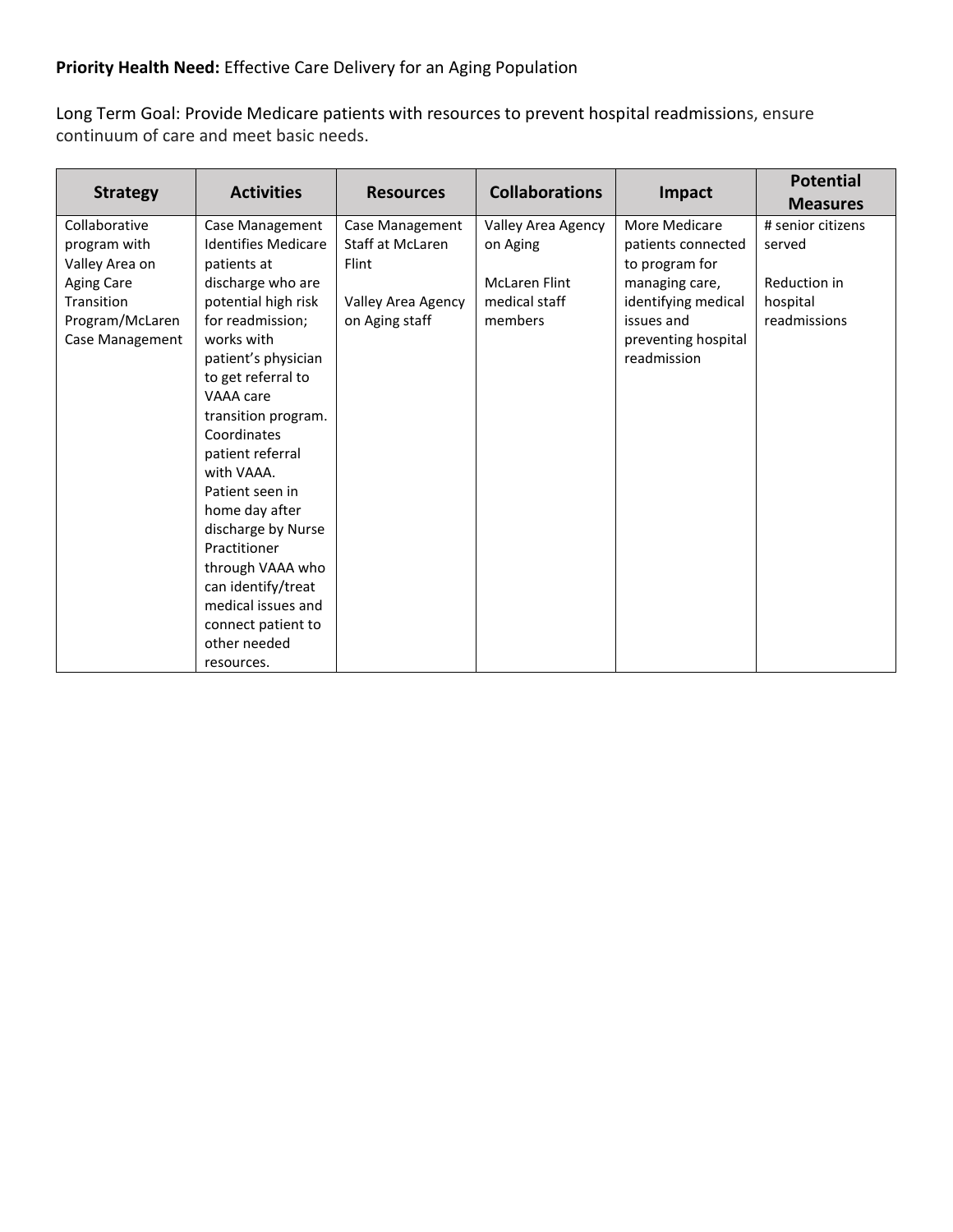# **Priority Health Need:** Effective Care for an Aging Population

Long Term Goal: To provide information and resources in support of Advance Care Planning for Genesee County residents.

| <b>Strategy</b>                                                                            | <b>Activities</b>                                                                                                                                                                                                                                                                                                                                                                                                                                                                                                                                                                                                                                                  | <b>Resources</b>                                                                                                                                 | <b>Collaborations</b>                                                                                                                                                                           | Impact                                                                            | <b>Potential</b>                                                                                                                                  |
|--------------------------------------------------------------------------------------------|--------------------------------------------------------------------------------------------------------------------------------------------------------------------------------------------------------------------------------------------------------------------------------------------------------------------------------------------------------------------------------------------------------------------------------------------------------------------------------------------------------------------------------------------------------------------------------------------------------------------------------------------------------------------|--------------------------------------------------------------------------------------------------------------------------------------------------|-------------------------------------------------------------------------------------------------------------------------------------------------------------------------------------------------|-----------------------------------------------------------------------------------|---------------------------------------------------------------------------------------------------------------------------------------------------|
| <b>Advance Care</b><br>Planning initiative<br>through Greater<br>Flint Health<br>Coalition | McLaren Flint ACP<br>educator attend<br><b>ACP Task Force</b><br>meetings 4 x per<br>year as well as<br>Instructors<br>Workgroup and<br>community<br>training<br>ACP educator<br>conducts one-on-<br>one sessions with<br>patients at<br>McLaren Flint who<br>are seeking<br>information and/or<br>require assistance<br>in completing their<br><b>Advance Directive</b><br>forms;<br>ACP educator<br>conducts monthly<br><b>Advance Care</b><br>Planning<br>community<br>presentations the<br>second Thursday of<br>every month;<br>ACP educator<br>presents at<br>community<br>outreach events,<br>such as health<br>fairs, support<br>groups, senior<br>events. | <b>McLaren Flint</b><br><b>Advance Care</b><br><b>Planning Educator</b><br>ACP forms and<br>marketing<br>materials,<br>including online<br>forms | <b>Genesee County</b><br><b>Health Coalition</b><br>Genesys Health<br>System<br><b>Hurley Medical</b><br>Center<br>Community groups<br>seeking<br>presentations on<br><b>Advance Directives</b> | Increase<br>community<br>awareness and<br>completion of<br>Advance<br>Directives. | <b>Measures</b><br># of people<br>receiving<br>information about<br>ACP;<br># of people<br>completing<br><b>Advance Care</b><br><b>Directives</b> |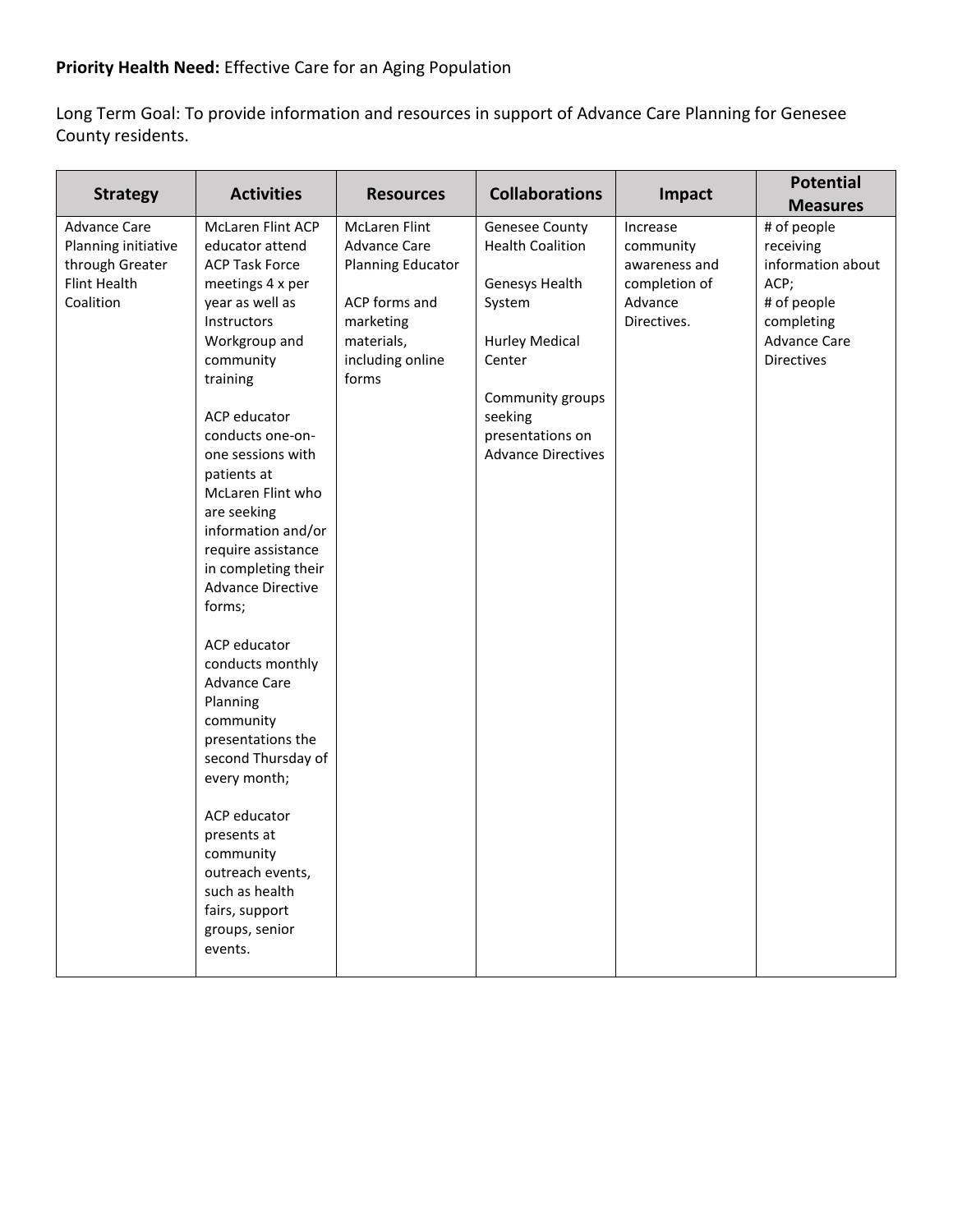### **Priority Health Need:** Infant and Maternal Health

Long Term Goal: To improve breastfeeding initiation and duration rates among Women, Infants and Children (WIC) participants and WIC-eligible mothers

| <b>Strategy</b>                                                                                                                                                                                                                   | <b>Activities</b>                                                                                                                                                                                                                                                                          | <b>Resources</b>                                                                                                                                       | <b>Collaborations</b>                                                                                                                                  | Impact                                                                                                                             | <b>Potential</b><br><b>Measures</b>                           |
|-----------------------------------------------------------------------------------------------------------------------------------------------------------------------------------------------------------------------------------|--------------------------------------------------------------------------------------------------------------------------------------------------------------------------------------------------------------------------------------------------------------------------------------------|--------------------------------------------------------------------------------------------------------------------------------------------------------|--------------------------------------------------------------------------------------------------------------------------------------------------------|------------------------------------------------------------------------------------------------------------------------------------|---------------------------------------------------------------|
| Implement<br>Memorandum of<br>Understanding<br>(MOU) between<br>McLaren Flint,<br><b>Genesee County</b><br>Health Dept. and<br>Special<br>Supplemental<br><b>Nutrition Program</b><br>for Women,<br>Infants and<br>Children (WIC) | Make services of<br>WIC Breastfeeding<br>Peer Counselor<br>available to WIC<br>eligible mothers<br>who deliver infants<br>at McLaren Flint<br>for breastfeeding<br>education,<br>resources and<br>support.<br>Service is available<br>Monday,<br>Wednesday and<br>Friday from 10-<br>noon. | WIC Breastfeeding<br>Peer Counselor<br>Nursing Staff at<br>McLaren Family<br><b>Birthplace</b><br>Educational<br>materials related<br>to breastfeeding | <b>Genesee County</b><br><b>Health Department</b><br>Special<br>Supplemental<br><b>Nutrition Program</b><br>for Women,<br>Infants and<br>Children (WIC | Increase exposure<br>and use of WIC<br>Special<br>Supplemental<br>Nutrition Program,<br>with goal of<br>improved infant<br>health. | # of mothers<br>participating in<br>WIC counseling<br>session |
|                                                                                                                                                                                                                                   |                                                                                                                                                                                                                                                                                            |                                                                                                                                                        |                                                                                                                                                        |                                                                                                                                    |                                                               |

## **Priority Health Need:** Infant and Maternal Health

Long Term Goal: Identify and address variation in obstetric care in the State of Michigan and utilize best practices in support of quality outcomes

| <b>Strategy</b>                                                                                                                           | <b>Activities</b>                                                                                                                                                                                                                                                                                | <b>Resources</b>                                                                                                                                                   | <b>Collaborations</b>                                                 | Impact                                                                                                                           | <b>Potential</b><br><b>Measures</b>                                                              |
|-------------------------------------------------------------------------------------------------------------------------------------------|--------------------------------------------------------------------------------------------------------------------------------------------------------------------------------------------------------------------------------------------------------------------------------------------------|--------------------------------------------------------------------------------------------------------------------------------------------------------------------|-----------------------------------------------------------------------|----------------------------------------------------------------------------------------------------------------------------------|--------------------------------------------------------------------------------------------------|
| Participate in<br><b>Obstetrics</b><br>Initiative (OBI)<br>Funded by Blue<br><b>Cross Blue Shield</b><br>of Michigan/Blue<br>Care Network | <b>OB Nursing Staff</b><br>participation in<br>Skills Fair class (30<br>staff members; 1<br>hour class)<br>OB/GYN physician,<br>midwives, OB<br>educator, OB<br>nursing manager,<br>OB data abstractor<br>participate in<br>conferences and<br>workgroups with<br>colleagues across<br>the state | <b>BCBSM/Blue Care</b><br><b>Network</b><br>OB/GYN physicians<br><b>Midwives</b><br><b>McLaren Family</b><br><b>Birthing Center</b><br>staff and<br>administrators | 74 hospitals<br>Statewide<br><b>BCBSM/Blue Care</b><br><b>Network</b> | Mothers and<br>babies receive best<br>practice obstetrics<br>care, with goal of<br>enhanced quality<br>and clinical<br>outcomes. | Reduction in C-<br>section rate at<br><b>McLaren Flint</b><br>Improvement in<br>quality measures |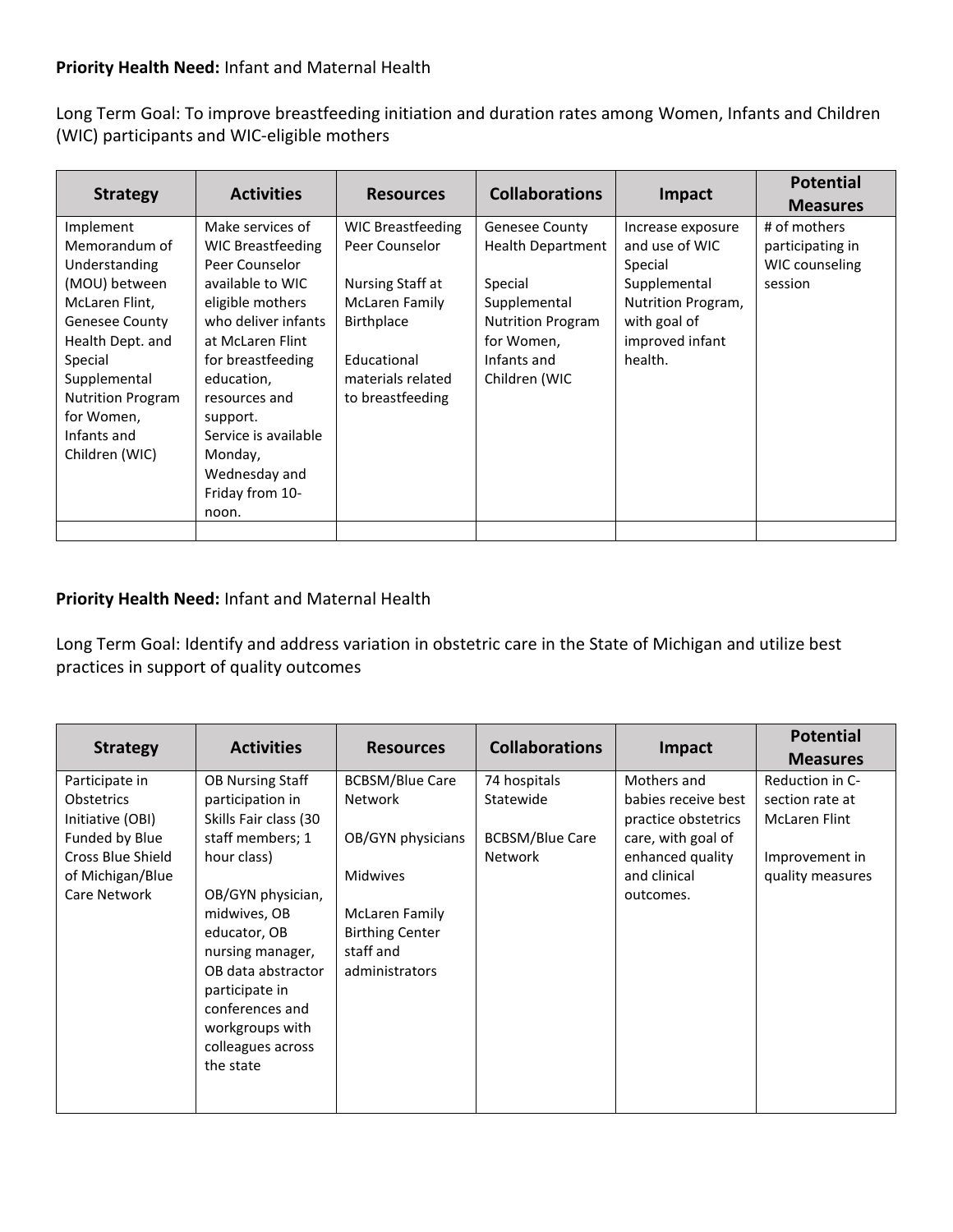#### **Priority Health Need:** Infant and Maternal Health

Long Term Goal: Increase access to childbirth education and resources for women in the Genesee County community.

| <b>Strategy</b>                                                     | <b>Activities</b>                                                                              | <b>Resources</b>                                  | <b>Collaborations</b>                         | Impact                                                                                       | <b>Potential</b><br><b>Measures</b>                      |
|---------------------------------------------------------------------|------------------------------------------------------------------------------------------------|---------------------------------------------------|-----------------------------------------------|----------------------------------------------------------------------------------------------|----------------------------------------------------------|
| Free childbirth<br>classes to any                                   | <b>McLaren Flint</b><br><b>Family Birthplace</b>                                               | Childbirth<br>educators                           | <b>Expectant parents</b><br>in Genesee County | Improved skills,<br>knowledge and                                                            | # of people taking<br>classes                            |
| expectant mother,<br>father, support<br>person in the<br>community; | offers free classes<br>to the public in:<br>Natural Comfort<br><b>Techniques Class</b>         | <b>McLaren Flint</b><br>facilities<br>Marketing   |                                               | comfort level for<br>expectant parents<br>and caregivers,<br>with goal of<br>improved infant | # of mothers<br>receiving<br>breastfeeding<br>counseling |
| Free breastfeeding<br>counseling                                    | Childbirth<br><b>Preparation Class</b><br><b>Baby Care class</b><br><b>Breastfeeding Class</b> | materials/online<br>content to<br>promote classes |                                               | health and<br>wellbeing.                                                                     |                                                          |

#### **Priority Health Need:** Substance Use

Long Term Goal: Long Term Goal: Implement a comprehensive strategy to provide access to substance use treatment, prevention, and education regarding opioid misuse throughout Genesee County.

### **NOTE: McLaren Flint participates with the Greater Flint Health Coalition, Hurley Medical Center, Genesys Health System and other partners in a collaborative community –wide Task Force to address the Opioid Epidemic (see detailed strategy and actions below)**

| <b>Strategy</b>                               | <b>Activities</b>                                                                                                    | <b>Resources</b>                                         | <b>Collaborations</b>                                                                                   | Impact                                                                                                                                  | <b>Potential</b><br><b>Measures</b>                            |
|-----------------------------------------------|----------------------------------------------------------------------------------------------------------------------|----------------------------------------------------------|---------------------------------------------------------------------------------------------------------|-----------------------------------------------------------------------------------------------------------------------------------------|----------------------------------------------------------------|
| Support for<br>Community-Wide                 | Initiate Medication<br>Assisted<br>Treatment (MAT)<br>in Emergency<br>Departments                                    | Emergency<br>Departments                                 | Hospitals<br>- Ascension<br>Genesys Hospital<br>- Hurley Medical<br>Center<br>- McLaren Flint           | Increased number<br>of individuals<br>experiencing<br>opioid misuse<br>beginning<br>treatment and<br>connected to<br>treatment services | # of patients<br>provided MAT                                  |
| Strategy to<br>Address the Opioid<br>Epidemic | Provide local<br>medical residents<br>and staff<br>physicians with<br>supports to obtain<br><b>MAT</b> certification | Family and<br>Internal Medicine<br>Residency<br>Programs | Hospitals<br>- Ascension<br>Genesys Hospital<br>- Hurley Medical<br>Center<br>- McLaren Flint<br>-MDHHS | Increased number<br>of physicians able<br>to provide MAT<br>and more<br>individuals being<br>able to access MAT<br>for opioid misuse    | # MAT certified<br>physicians<br># of patients<br>provided MAT |